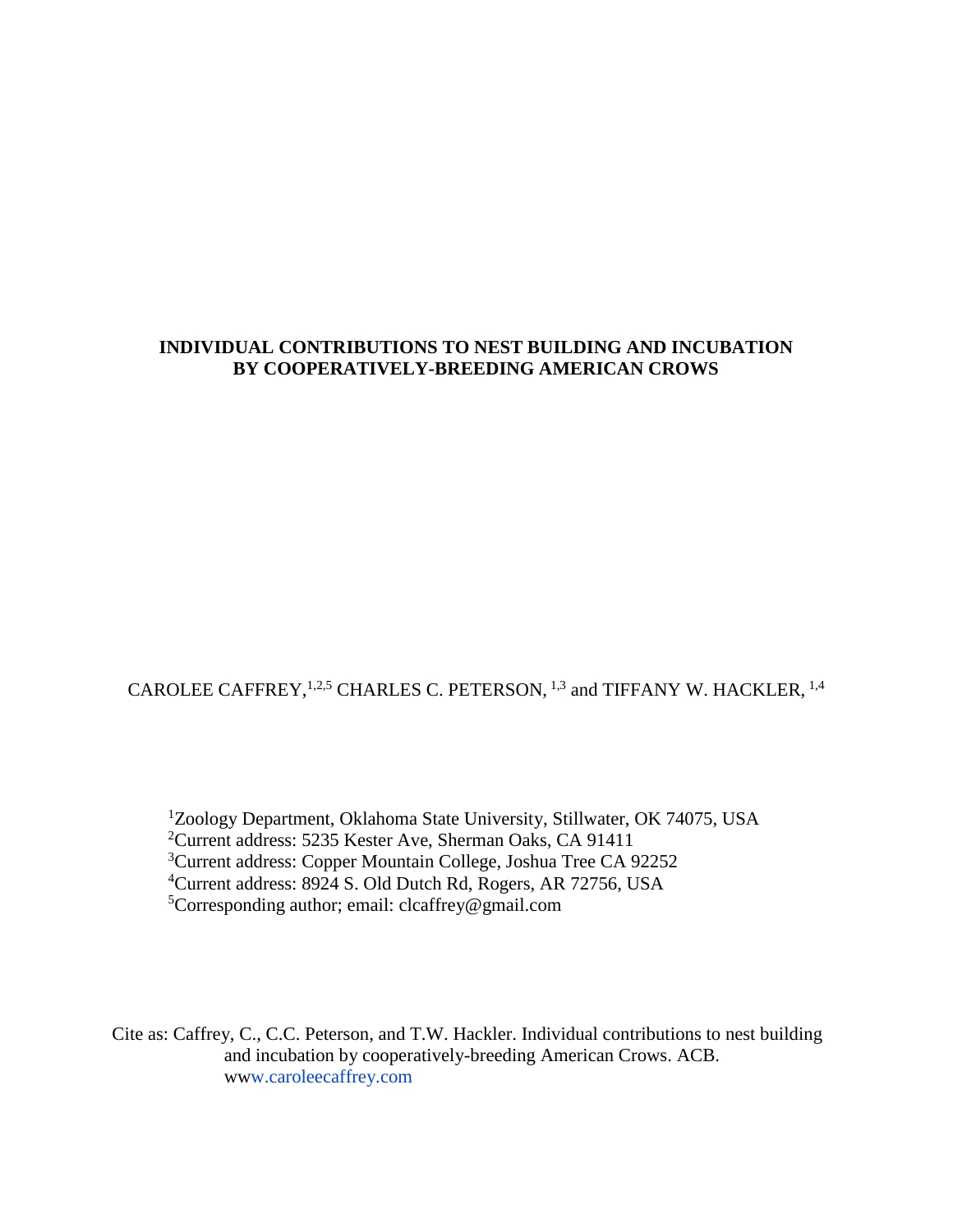### **ABSTRACT**

American Crows (*Corvus brachyrhynchos brachyrhynchos*) are long-lived birds with pair bonds that may last many years. Pairs in Stillwater, OK, nested singly or in groups with up to 10 auxiliaries (Caffrey and Peterson 2015). Breeders did most of the nest building. Pair members contributed at approximately equal rates, although the sexes differed slightly in details: males tended to carry sticks and hand off materials more often, and females spent more time at and in nests. Both sexes worked faster on second and third attempts than on first attempts of the season. We found no evidence that pair members were (sexually) signaling to each other via their contributions. Incubation periods were characterized by low levels of activity at nests, where females spent most of their time and were fed once every 3-4 hours, mostly by their mates. Contributions to both stages of nesting by auxiliaries varied widely and exhibited no patterns with respect to any measured phenotypic characteristics.

## **INTRODUCTION**

Nest building is costly behavior (Moreno et al. 2010, Mainwaring and Hartley 2013), and several authors have posited sexually-selected signaling benefits as drivers of nest-builders' investment decisions (e.g., Soler et al. 1998, Gill and Stutchbury 2005, Moreno 2012, Mainwaring and Hartley 2013). Most such thinking, however, is couched in scenarios of breeding with new mates; to our knowledge, few ideas have been published regarding what might be expected of the effort committed to this stage of annual reproductive attempts by longterm mates in long-lived birds. If year-to-year survivorship and the likelihood of breeding together again are both high, some form of long-term budgeting by breeders of both sexes is likely to underlie decisions regarding current investments.

American Crows are long lived, and many breed over successive years with the same mates. In such relationships, pair members might be expected to "work things out" to the best advantage of both, which presumably would mean fledging and thereafter successfully raising an optimum number of healthy offspring each year. As such, we were interested in examining details of the contributions of females and males to the building of nests, to shed some light on this behavior in a bird with long-term, socially-monogamous pair bonds. From our experience watching crows build nests and incubate eggs over many years, we predicted females and males would contribute relatively equally to building, with females spending more time attending to nest interior details.

We examined, too, the behavior of auxiliaries (Caffrey and Peterson 2015) in the contexts of nest building and incubation. Given the tendency for individual crows to vary widely in behavior independent of commonly-measured phenotypic characteristics (Caffrey and Peterson 2015, Caffrey et al. 2016b), we did not expect to find any significant patterns to auxiliary contributions to these two stages of cooperative breeding attempts.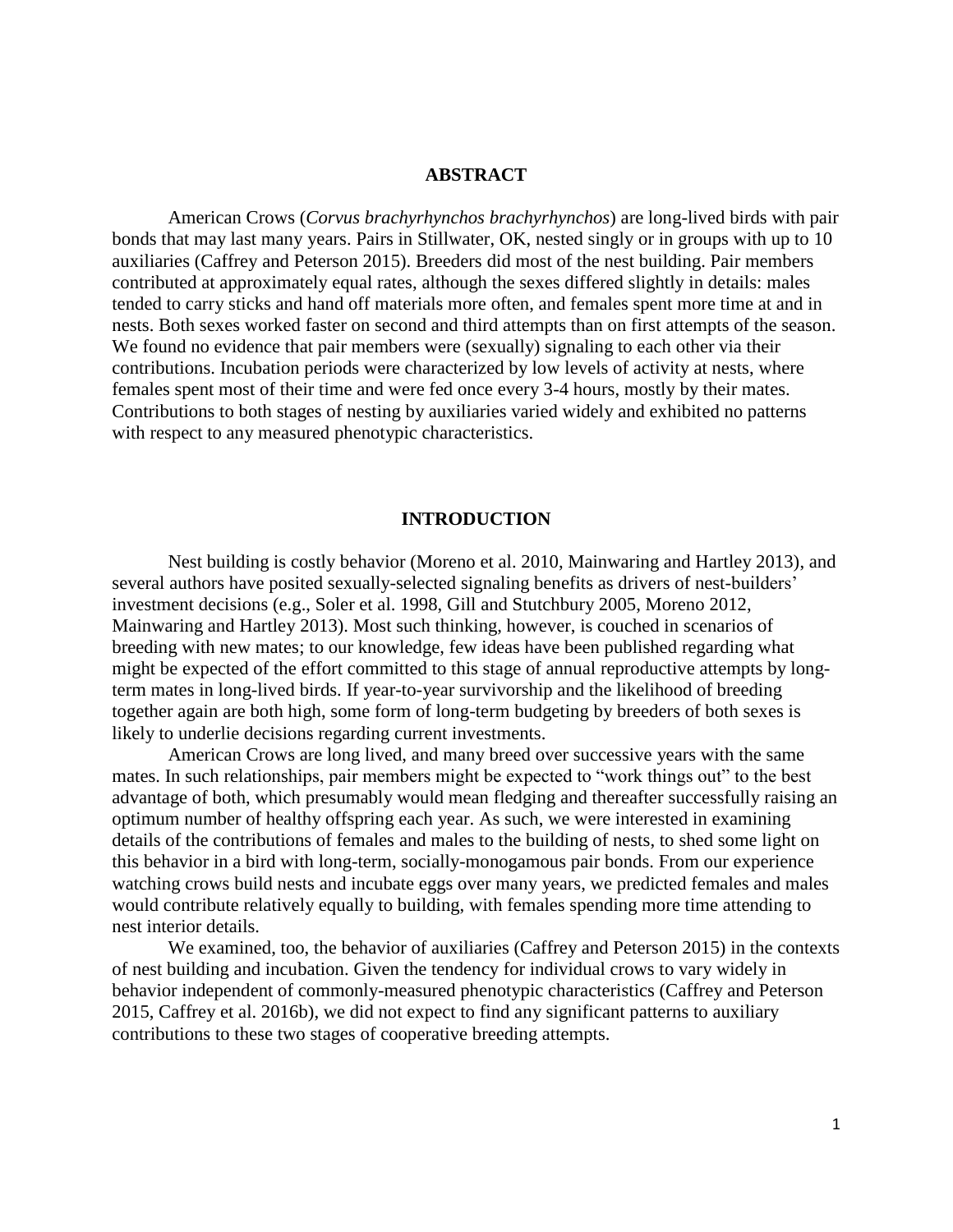## **METHODS**

#### **Background**

Our study population of marked crows in Stillwater, Oklahoma, had been under observation since August 1997, and is described in Caffrey and Peterson (2015). Individual crows were captured as free-flyers (Caffrey 2002a) or obtained as nestlings, and all individuals were marked with patagial tags and unique combinations of colored plastic and U.S. Fish and Wildlife Service metal leg bands (Caffrey 2002b and c). Crows caught as free-flyers were aged via inspection of plumage and mouth color pattern characteristics (Emlen 1936); adults were assigned the age " $\geq$  2 y" at marking. For the present study, crows were observed during the nestbuilding and incubation stages of the breeding seasons of 2001 and 2002. Observations were made with binoculars and spotting scopes, primarily from vehicles, except for those of one group (#29 in 2001; Table 1), whose placement of their nest next to a window in an empty building allowed occasional continuous videotaping of nest activities for up to many hours at a time. (A blind next to the window provided our only means of observing this extremely wary group. Unfortunately, we were repeatedly locked out of the building, and so were unable to observe Group 29 on many days.)

#### **Genetic Sampling and Analyses**

We collected approximately 1cc of blood from the brachial vein of each crow for molecular determination of sex and for estimation of microsatellite-based relatedness values, analyzed parentage in the program Cervus (Kalinowski et al. 2007), and estimated microsatellitebased relatedness coefficients (r) in the program Relatedness (Queller and Goodnight 1989). Procedural details can be found in Caffrey and Peterson (2015).

We did not have DNA samples for one adult female auxiliary (in Group 333 in 2001; "3U") and four auxiliaries whose sex was unknown (Table 1). Throughout this paper, where appropriate, we report r values as means + 95% CIs.

#### **Individual Contributions to Nesting Attempts**

We made detailed observations of the nesting activities of individual crows. No group contained more than one unmarked individual. Nest visibility was enhanced by clipping branches at three nests in 2001 and five in 2002.

#### **Nest Building**

Nest-building watches were distributed throughout the day from late February through mid-April. The majority of nests were located by following crows carrying nesting material. We report nest-building data from watches of nests that were completed and ultimately went on to incubation: 12 nests by 11 groups in 2001 (Table 1; 27 watches; mean  $= 74.7$  min) and 10 by 10 in 2002 (Table 1; 35 watches; mean = 93.7 min). We identify first, second, and third nesting attempts (within years) as "a," "b," and "c." During nest-building watches, we recorded trips and the materials (sticks or lining) carried by individuals, whether materials were worked into nests or handed off to other crows, whether individuals got into nests, and the total time spent at nests by each individual.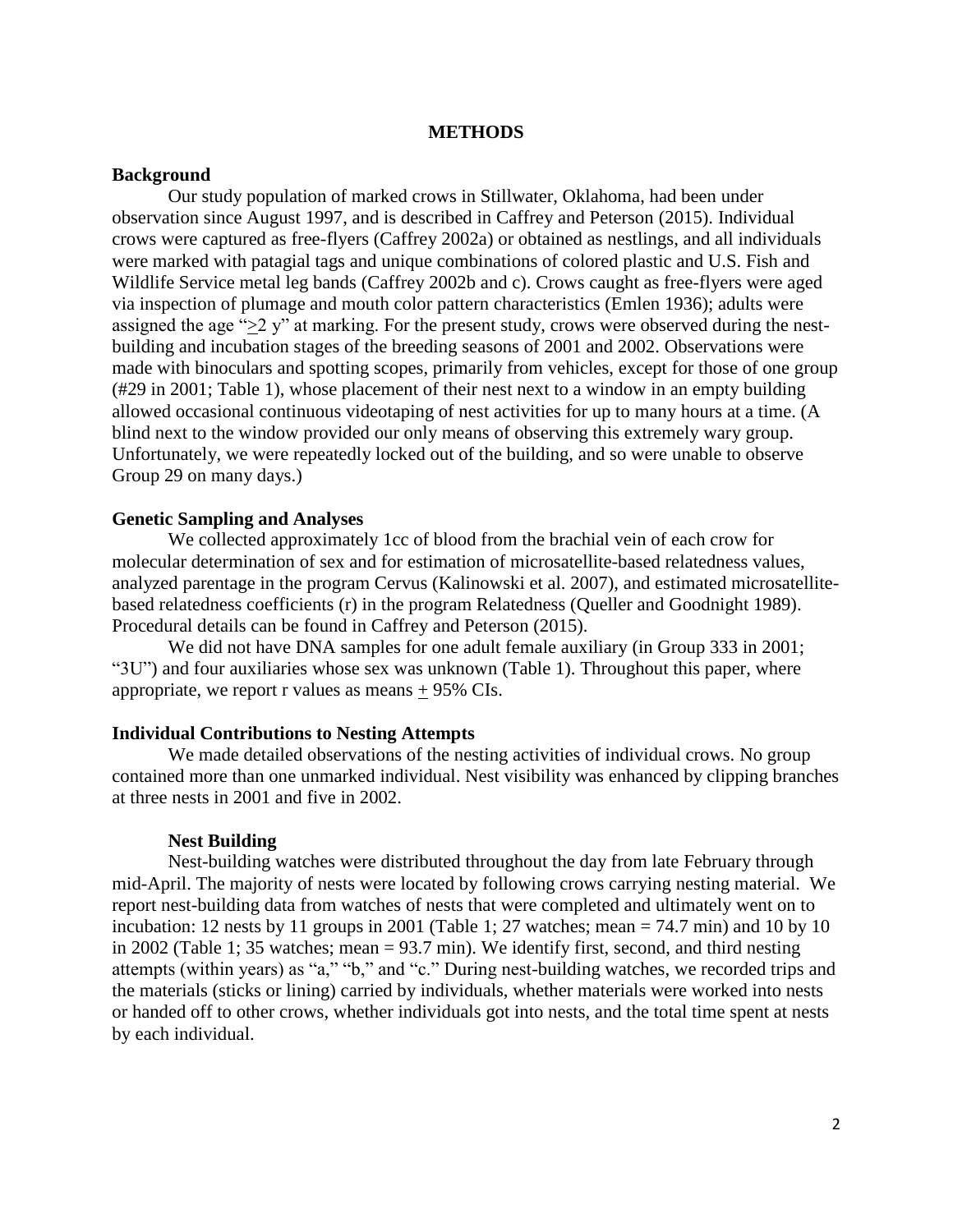## **Incubation**

We determined the timing of the start of incubation primarily by observing the behavior of female breeders; see Results. We closely monitored groups as their nests approached completion, checking nests repeatedly throughout appropriate days for evidence that females had begun incubating eggs. Our monitoring included repeated brief checks in nest areas, observation periods that lasted 20-30 minutes, and nest-building watches, as described above. We also checked many nests at dusk during these days, and females settled in nests at dark were considered to have started incubation on that day.

Incubation watches were distributed throughout the day from mid-March through early May; we conducted 66 at 16 nests (15 groups) in 2001 (mean = 95.3 min [including four videotaped watches at Nest 29 for 220, 350, 240, and 480 min]), and 132 at 19 nests (18 groups) in 2002 (mean = 94.3 min). During incubation watches, we recorded trips to nests by individuals, documented their activities (e.g., whether or not visitors fed or attempted to copulate with incubating females), and determined the amount of time individuals spent at and in nests.

### **Analyses**

Data from nest watches were statistically analyzed for patterns related to individual- and nest-level variables. Rates of nest building changed over the nest-building period (Fig. 1a and b), and therefore a potential source of bias was the inevitably different timing of watches across nests. Because some individuals were observed to work on nests for only subsets of nest-building periods, direct comparison of building rates would be confounded by such unequal temporal sampling. In an attempt to remove this potential source of bias, we constructed overall quadratic regressions of nest-building rates on day of nest-building period and its square, and then calculated residual rates from the equation for each individual during each watch. Individuals were then represented by their average residuals over their entire sampling period for statistical analyses.

We treated nesting attempts in different years as independent. A variety of preliminary analyses showed no differences between years and so data from the two years of this study were combined for statistical analyses of behavioral rates and time spent at nests.

Correlation, regression, and ANOVA analyses were conducted with use of Microsoft Excel and the General Linear Model module of SYSTAT software. Our field data were characterized by wide variation (Fig. 1), and our purposes in testing statistical hypotheses are largely heuristic. We therefore apply a liberal criterion of statistical significance, discussing all results with a probability of Type I error  $(P) < 0.1$ . Means, including those of regression residuals, are shown + 95% Confidence Intervals.

## **RESULTS**

## **Group Composition**

In 2001 and 2002, group size ranged from 2-10, and group composition was highly variable (Table 1). Intra- and inter- group social dynamics were complex, the result of the variable behavior of individuals; examples are provided in Appendix A 1 and 2 in Caffrey and Peterson (2015).

Three individuals were known to be breeding for their first time in 2001 or 2002 (Table 1, Appendix I 1).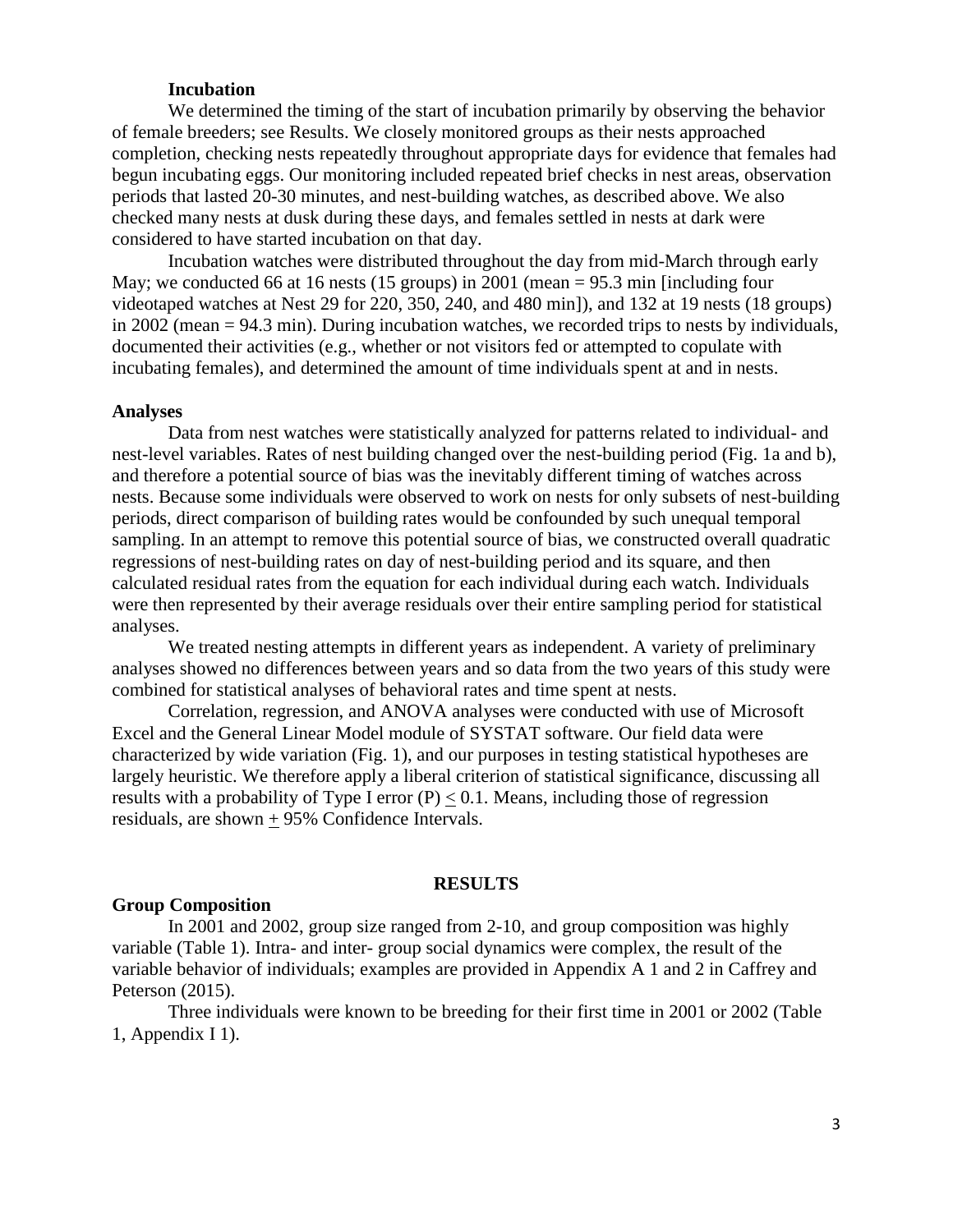## **Nest Building**

Nest-building activities were observed from March 1 through April 9 in 2001 and February 22 through April 6 in 2002. In 2001, 11 study groups completed 12 nests (in which eggs were incubated): eight first attempts, three second attempts, and one third; one group (#115) renested following the abandonment of their first attempt (after incubation had begun), and is included in both "a" and "b" data sets. In 2002, seven first attempts and three second attempts by 10 groups went on to incubation. (The building of an eleventh nest, the third attempt of a male whose "replacement" mate's recent history was unknown [Group 57 in Appendix A 2c in Caffrey and Peterson 2015] is discussed in Appendix I 2a, below, and is depicted in Fig. 1g, but was not included in nest-building analyses [Fig. 1g Caption]).

Crows nested in a variety of tree types, especially conifers and deciduous hardwoods, and usually placed nests 16-22m high in central locations in solid branch crotches (Appendix II; data from the year 2000). On several occasions we observed crows "trying out" different locations with first sticks and then moving on to other sites. Once nest bases were in place, crows continued adding sticks and began working on lining interiors as soon as nest cups began to take shape. Completed crow nests in Stillwater had exterior diameters of about 50 cm and were about 23 cm tall (n=6 nests, CC unpubl. data), and were lined with a variety of materials, including (primarily) bark shredded by breeders, other soft vegetation, mud, and mammal fur. We have also found string, ribbon, corrugated and other packing material, fabric-softening dryer sheets, a man's tube sock, and a pair of men's white briefs(!) incorporated into nest linings.

Most pairs began work on first-attempt nests  $(n=15)$  approximately 14 to 17 days prior to the onset of incubation and took about 7 to 10 days to complete them (Fig. 1a and b), although nest-building patterns were variable (Fig. 1c-e). Second- and third- attempt nests (n= 7) were completed more quickly (Fig. 1a, b, d, f, g).

Of 426 total trips to nests observed in 88.3 hours of watches beginning 21 days prior to onsets of incubation, 418 could be attributed to particular individuals. Breeders made 362 of 418 trips (87%; Fig. 1a), and worked on nests for 0.25-5 minutes during visits whether building material was carried or not. Breeders arrived alone or together (they sometimes waited for each other nearby), and carried nesting material (sticks or lining) on 224 trips (Fig. 1b); on 40 of these occasions the material was transferred to a mate already present. Some crows, after handing off carried material, worked elsewhere on the nest. Breeders got into nests on 248 of 362 trips.

We analyzed time-adjusted nest-building efforts of breeders with two-way ANOVA. Overall and per hour, female and male breeders did not differ in the total number of trips they made to nests (main effect of sex:  $F_{1,40}=0.037$ , P=0.85; sex x attempt interaction:  $F_{1,40}=0.026$ , P=0.87) or the number of trips made with building material (sex:  $F_{1,40}$ =0.057, P=0.81; sex x attempt:  $F_{1,40}=0.006$ , P=0.94). Breeders of both sexes tended to work faster on second or third attempts ( $N=7$ ) compared to first attempts ( $N=15$ ; main effect of nest attempt: total trips/h:  $F_{1,40}=3.62$ , P=0.064; trips with material/h:  $F_{1,40}=2.257$ , P=0.14), and breeders of both sexes, especially females, spent more time at second and third attempt nests during building than those of first attempts (nest attempt:  $F_{1,40}=3.852$ , P=0.056, attempt x sex interaction:  $F_{1,40}=2.499$ , P=0.121). Female and male breeders differed slightly in their nest-building contributions: of approximately equal numbers of trips to nests (188 and 174 for females and males, respectively), females and males carried lining material on 28 and 29% of them but males carried more sticks (40% of trips *vs*. 27% for females). Females and males worked on nests during 62 and 56% of trips, respectively, males tended to hand off the material they carried more often than females (17% *vs*. 6%, of trips), and females tended to get into nests more often than males (78% *vs*. 58% of visits). Overall, females spent more time at and in nests than males during nest-building periods (Fig. 2; means =  $6.5$  *vs.* 3.6 min/h; F<sub>1,40</sub>=5.283, P=0.026).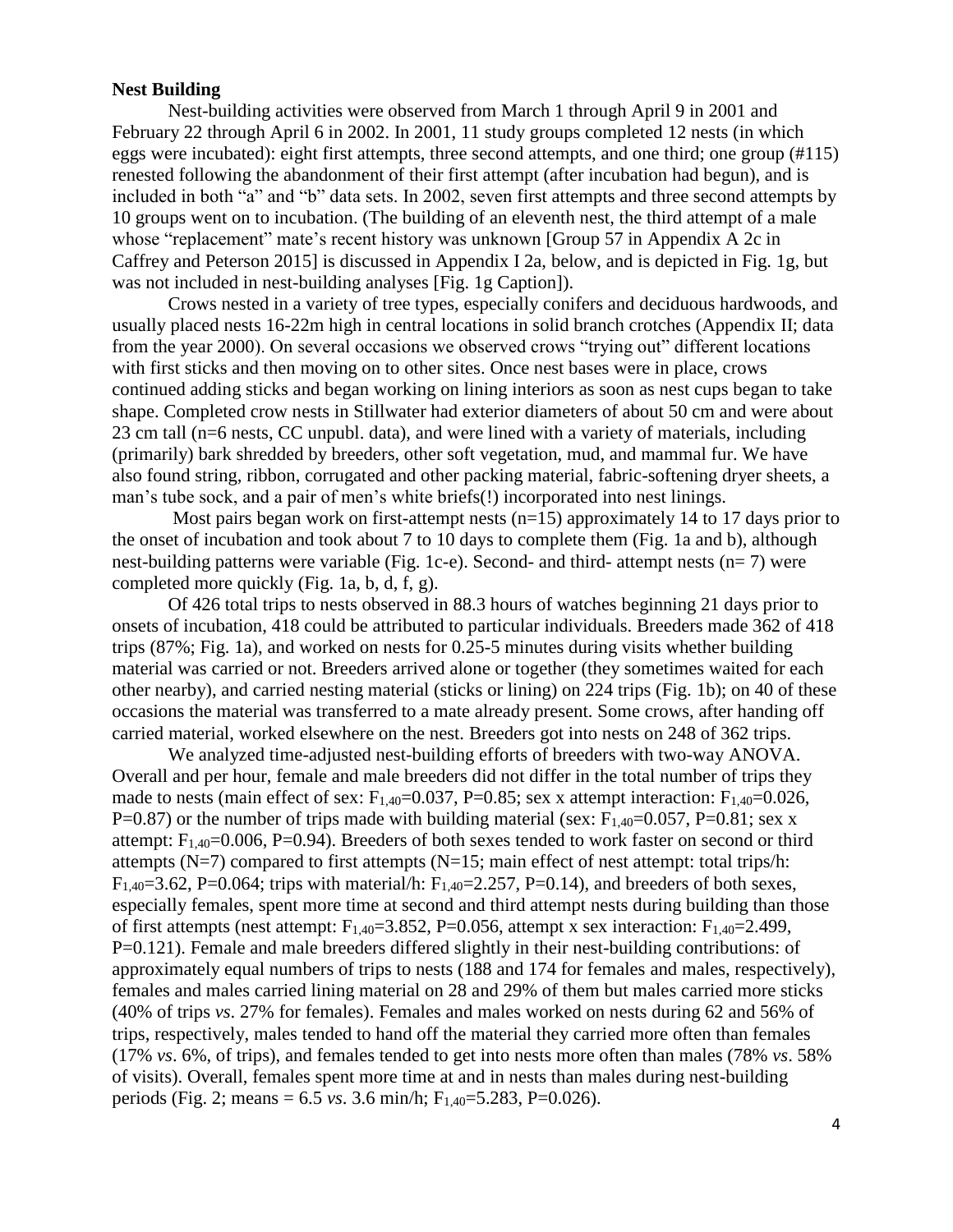The 56 total trips to 11 nests by nonbreeders during nest-building watches were made by 17 individuals (including two individuals in both years). A single 2-year old immigrant male auxiliary (GN; Appendix A 2g in Caffrey and Peterson 2015) made 29 of the 56 trips by nonbreeders, carrying nesting material on 23 of them (days 21, 20, and 18 pre-incubation, Fig. 1a, b, and e). Other nonbreeders that went to nests during watches included 14 other auxiliaries (yearling and adult females and males) and a yearling and adult auxiliary (both males) from a neighboring group that on one occasion together visited a nest while group members were not present; the adult (TM) returned two days later while the male breeder was nearby (Appendix A 2d in Caffrey and Peterson 2015). Of the 25 trips to nests by auxiliaries other than GN, material was carried on 18 (and often worked into nests); these were made by yearling and adult female and male auxiliaries, one of which was an immigrant (TM). The other seven trips, made by a yearling female and two yearling and four adult male auxiliaries, involved inspections from rims and within nests. Extra-pair yearlings and adults of both sexes also got into and sat in nests, including the adult male from a neighboring group (TM).

As first-attempt nests were completed, many breeders and auxiliaries disappeared from nest areas (and territories) for periods ranging from several hours to a day or two at a time, for 2- 5 days in a row. As incubation approached, group members were more regularly seen and breeders spent time near, at, and in nests (Fig. 2, and Discussion: Nest Building). Within a day or two of the onset of incubation, and during the first days thereof, some females produced quiet "whine" or "waah" vocalizations (Verbeek and Caffrey 2002) while in nests.

In 2001 and 2002, five marked auxiliaries (one in both years) built nests separate from those of the breeding pairs in their groups: Appendix I 3.

#### **Incubation**

We report data for 15 groups and 16 incubation attempts in 2001, and 18 groups and 19 attempts in 2002; two groups (#22 in 2001, #115 in 2002; Table 1) renested after failed first attempts (after hatching had occurred) and we include both sets of watches in our data set.

We defined the start of incubation as the day female breeders met one or more of the following criteria: they were settled in nests during several brief checks throughout the day, they remained motionless in nests for extended periods during nest watches or one or more 20-30 minute checks/day, or they were settled in nests at dark. (The presence of male breeders in guarding positions [Discussion: Incubation] was used as corroborative evidence.) In two cases we recorded incubation as beginning despite the low percent of time female breeders spent in nests during watches (Fig. 2, Day 0) because in both cases females left nests early in watches and did not return until later in the time allotted, at which point they settled low into nests. Both females were in nests when checked later those same days. Females began incubating first attempts as early as March 10 and as late as April 6 in 2001, and March 8 and March 24 in 2002. Incubation dates for second- and third-attempts that later hatched eggs were as late as April 22 in 2001 and May 2 in 2002.

Only female breeders incubated eggs. During incubation, they spent the majority of time in nests (Fig. 2), leaving infrequently mostly to stretch, defecate, or forage. In multiple regression, the amount of time females spent in nests depended on the day of the incubation period ( $t_{172} = 3.90$ ; P< 0.001) and its square ( $t_{172} = 3.50$ ; P = 0.001), as well as on time of day  $(t_{172} = 2.00; P = 0.047)$  and its square  $(t_{172} = 2.42; P = 0.016)$ , such that females were most likely to be in nests during the core days of incubation periods (Fig. 2), and earlier than later in the day throughout. Time spent in nests during incubation by females was not related to incubation date, nesting attempt (a, b, or c), length of incubation period, group size, or air temperature during watches.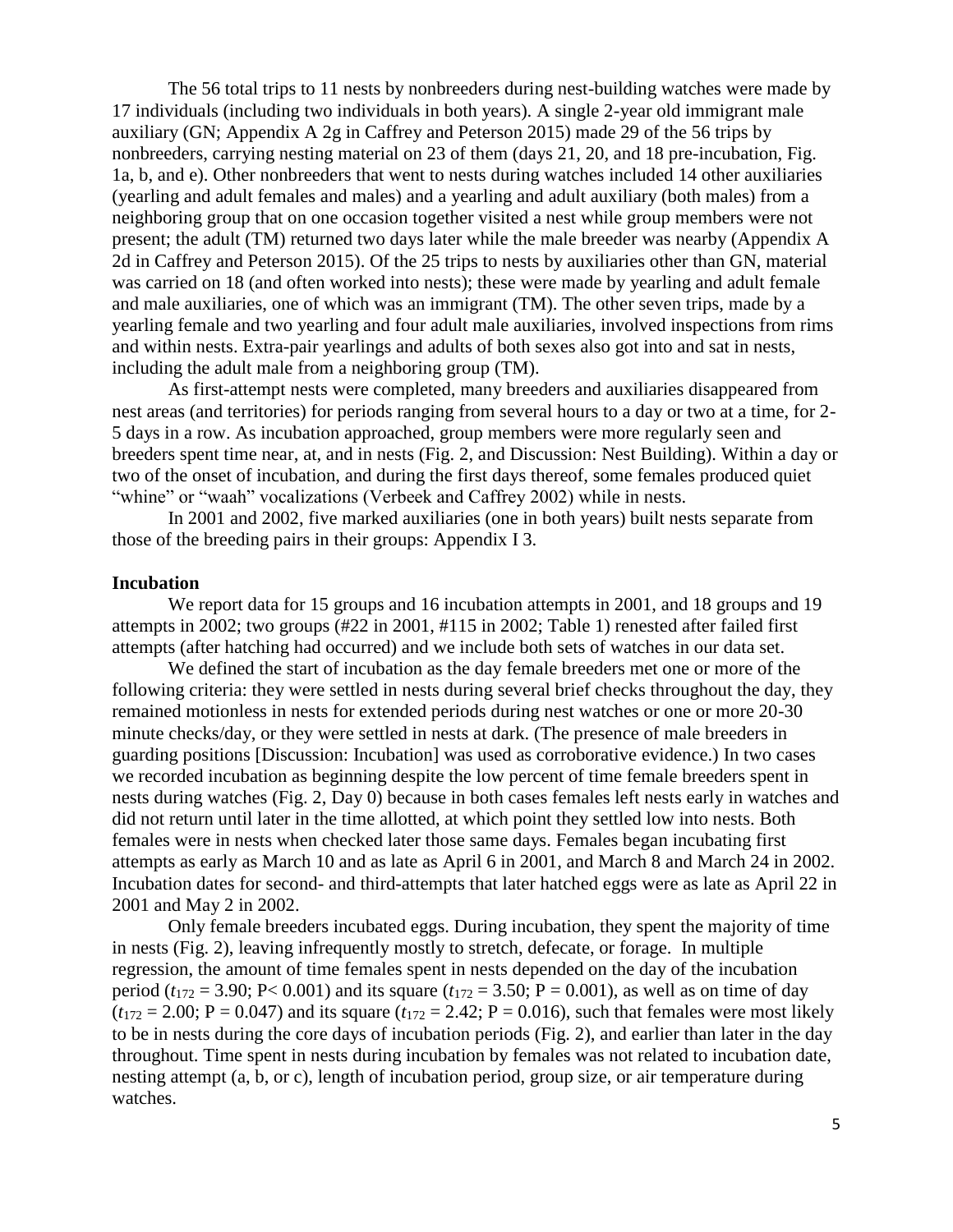After approximately 14-17 days of incubation, females began (and then continued) to intermittently shuffle around in nests, and to get up and put their heads down inside and do *something* that caused their tails (their only visible body parts) to shake. (Three climbs to nests revealed that eggs were moving during this period; Discussion: Incubation.) Two to four days after "first shuffle" (at most nests), the first nestling feeding trips were observed. We defined the first day of nestling feeding as the first day of hatching. This was confirmed by climbing to four nests (in days prior to and including days of first observed feeding trips) to make direct observations. Estimated incubation periods ranged from 17-21 days in 2001 and from 16-22 days in 2002, with a mean of 19 days in each year.

While incubating, females were fed at an average rate of 0.32 times per hour, with 58% of all feedings being made by male breeders. There was no difference in incubation-feeding effort between males with  $(N=24)$  and without  $(N=6)$  auxiliaries ( $t_{28} = 1.56$ , P=0.13).

Nonbreeders made a total of 92 trips to nests in 308 hours of incubation watches. Of the 92 trips, 84 were made by auxiliaries; 43 of these (made by 25 individuals) involved the feeding of incubating females. Auxiliary patterns of incubation feeding were variable (e.g., 4 of 9 trips to a nest, 4 of 6, 2 of 4, 1 of 2, and 1 of 1 in 850, 943, 943, 872, and 767 minutes of observation, respectively) and the highest rate was low: 1 feeding trip in five hours of observation. Feeders and nonfeeders of incubating females were of varied relationships with them (Appendix 4a and b), there was no relationship between feeding rates and degree of relatedness to females in either year, and there were no differences in either year between mean relatedness values (r), to either breeder, for auxiliaries observed feeding incubating females versus those that were not (in 2001, auxiliaries that fed  $[n=9]$ : r with female breeders = 0.36+0.15, with males = 0.33+ 0.11; those that didn't  $[n=21]$ : r with female breeders = 0.38+0.09, with males = 0.27+ 0.09. In 2002, auxiliaries that fed  $[n=14]$ : r with female breeders =  $0.42+0.11$ , with males =  $0.24+0.13$ ; those that didn't  $[n=19]$ : r with female breeders = 0.25+0.10, with males = 0.34+ 0.10).

During the 41 non-feeding trips made by auxiliaries (26 yearling and adult females and males), nest visitors would stand on rims for a few seconds up to five minutes at a time. Sometimes incubating females would get up on rims for short periods during visits and then settle back in, sometimes breeding males would join visitors on rims, sometimes females would leave for brief periods during visits, and sometimes auxiliaries would get *into* nests; sometimes while females were present and sometimes while they were not.

Two of the eight trips to nests by extra-group individuals during incubation were made by previous group members who had dispersed the previous January and February and were home for brief visits: a three-year old male spent about two minutes on the rim while the female (a replacement – two years earlier - for the original female breeder of the group) sat quietly, and a one-year old female fed her social mother and remained on the rim for two more minutes, looking around and down toward the nest, until her mother pecked at her foot and (we assume) caused her to leave. At another nest, a yearling male (ZO; a half-sib of the incubating female [AM]'s offspring with a different mate [Appendix A 1a in Caffrey and Peterson 2015), from a neighboring territory, performed a bowing display (Verbeek and Caffrey 2002) as he approached the nest rim; she snapped at him and he immediately flew away. The remaining five visits by extra-group individuals involved copulation attempts.

## **Extra-pair copulation attempts**

Extra-pair copulation attempts were seen on five occasions occurring from 4 to 14 days after the start of incubation. The males included two breeders, two 2-year old auxiliaries from neighboring territories and one unmarked bird of unknown identity. All five of these copulation attempts were initiated while other members of the females' groups were not present. On one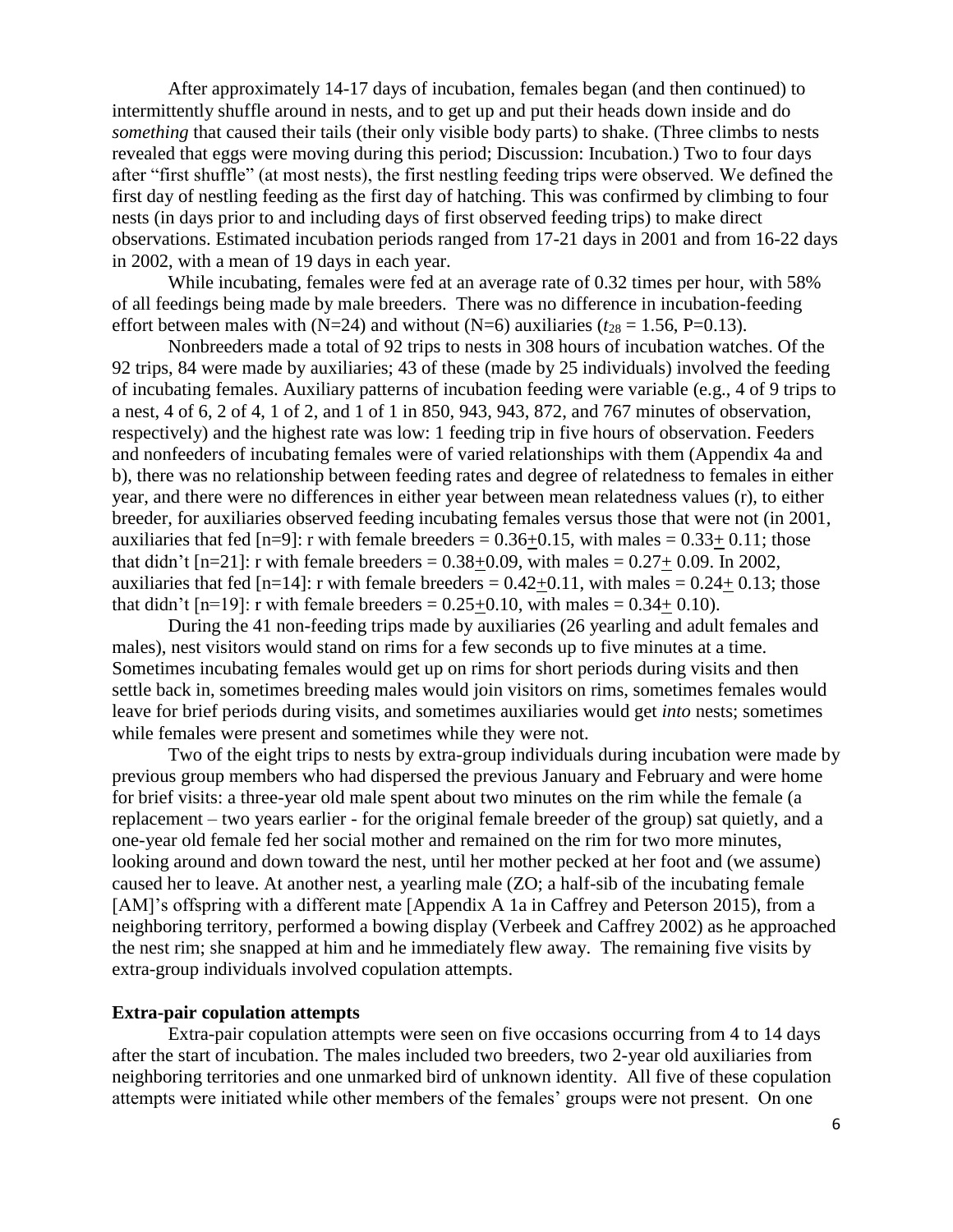occasion, the male breeder returned during the copulation attempt and chased the intruding male out of the area; in all other cases, intruding males left on their own. Incubating females were not receptive to any of these males; they thrashed, snapped at, and clawed them, and vocalized loudly. Once intruding males departed, females returned to their positions in nests.

#### **DISCUSSION**

In contrast to their seemingly subdued territorial behavior once nesting was underway (and for subsequent months; Appendix I 6), pairs of crows in Stillwater noisily pronounced the beginnings of breeding seasons each year by perching high and vocalizing from within territories and at peripheries. Within days, however, as pairs began working on nests, they became more secretive; so much so that, even as they flew sometimes long distances carrying nesting material (including dryer sheets, tube socks, and underwear), nest-building American Crows and their nests were (and are) difficult to find, even for seasoned searchers.

### **Nest Building**

Crow nests are large, intricate structures with cushy interiors that require hundreds of building trips and many hours of work to complete; for pairs building second or third nests of the season, those trips and hours were squeezed into fewer days. Female and male breeders did not differ in overall effort – making about the same average number of trips to nests per hour and carrying material in about equal proportions – but they tended to make different decisions with regard to the details of their contributions: males carried more sticks and handed off more material than did females, and females got into nests more so than did their mates. On average, females spent 80% more time at and in nests than did males (6.5 *vs*. 3.6 min/hr), and much of their time was spent fine-tuning nest interiors.

Few nest-building trips were made by individuals other than breeders, except for those made by GN (Fig. 1e, and Appendix A 2g in Caffrey and Peterson 2015), a 3-year old male who had immigrated into his group in 2001 and made 55% of nest-building trips in 2002 (Appendix 2g in Caffrey an Peterson 2015). Auxiliary trips to nests, with or without nesting material, were sometimes brief but lasted up to 14 min, and were made when breeders were present or not (Appendix I 2c and d).

Many pairs finished nests several days before females began incubation (maximum  $= 16$ ) days: Group 19 in 2002; Fig. 1a and e, and Appendix A 2g in Caffrey and Peterson 2015), and in the days after nests were completed, many pairs (and group members) would be gone from nest areas and territories for long periods (several hours to 1-2 days at a time, and in the case of Group 19 in 2002, 1-2 days at a time more than once). We abandoned nest watches when groups were absent and instead spent considerable time looking for them, most times to no avail. At other times between nest completion and the onset of incubation, breeders and auxiliaries foraged and loafed in territories as if nothing was new. Group members were more regularly seen and breeders increasingly spent time near each other as incubation approached. We saw one pair copulate 4 days before the female began incubating (Appendix I 5a). Two to four days preceding the onset of incubation, females and males began spending time near and at nests; they perched side-by-side (and sometimes preened each other) or males guarded from nearby as females tended to and sat inside for one to at least 45 minutes at a time throughout the day. Females were likely laying eggs during some of these visits, as American Crows usually begin incubation with the laying of the third egg (Verbeek and Caffrey 2002) and at one nest in 2002, a climb four days pre-incubation revealed zero eggs, and two days later, one. Males guarded females closely as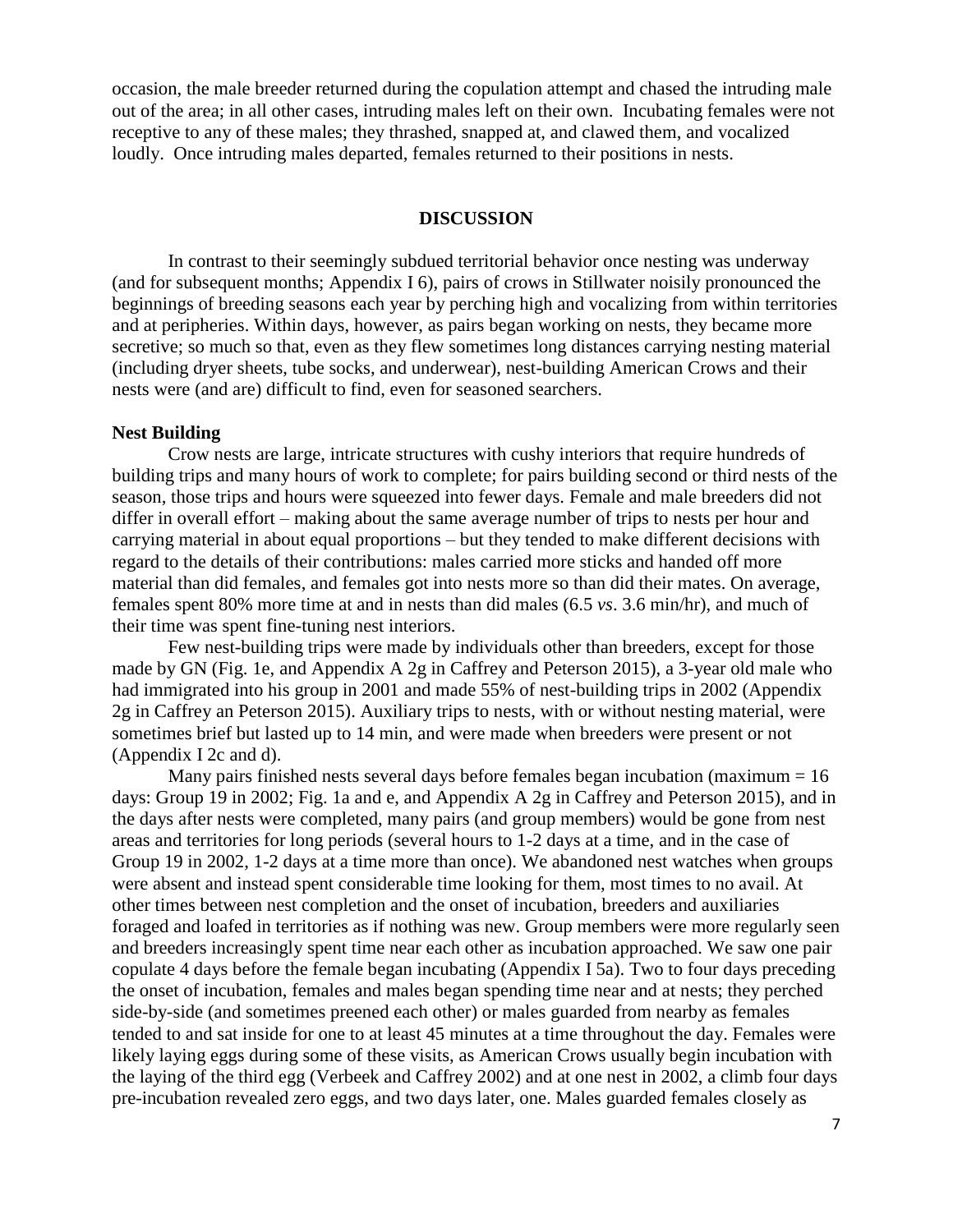they foraged (either by walking and standing beside them or perching low overhead), and pair members were mostly quiet (including most of the females that produced characteristic foodbegging "waahs" [Verbeek and Caffrey 2002] with increasing frequency from near and in nests) during these pre-incubation days.

Female American Crows in some populations may begin laying eggs as soon as nests are complete (references in Verbeek and Caffrey 2002) but in others females may delay egg-laying: 6-16 days in Florida and 4.8 + 2.4 (SD) days in Saskatchewan (references in Verbeek and Caffrey 2002). The common pattern in Oklahoma of leaving nesting areas for long periods of time after ceasing work on nests was also exhibited by Western American Crows in a population in California (CC unpubl. data), and the period of days over which pairs disappeared prior to resumption of nesting activity came to be referred to as "the Poconos," after the popular honeymoon destination of New Yorkers. We know nothing about the functions of these absences, although possibly by reducing their presence in nesting areas after a week or two of heightened activity, breeding crows might disinterest predators formerly aware of their presence (KJ McGowan, pers. comm.). Presumably breeding females were seeking nutrition in preparation for egg-laying during those times away from territories but again, we were unable to find them.

The patterns in which second and third nests were built suggest that breeders were in danger of somehow running out of time as nesting seasons progressed. Second attempts begun early in the season (mid-March) tended to thereafter follow the general pattern of first attempts; by building nests more quickly, pairs left time for trips to the Poconos (e.g., Fig. 1f). As March gave way to early and then mid-April, the honeymoons of pairs beginning new nests were cut short and incubation followed shortly after nests were completed (e.g., Fig. 1d and g, and Appendix I 2a and b). Other species of birds are known to synchronize nesting with resource availability (e.g., Blue Tits, *Cyanistes caeruleus*, and caterpillars; Helm et al. 2006), and for some species, particular resources required for normal nestling development are known (e.g., Blue Tits and taurine [in spiders]; Arnold et al. 2007). We do not know the breeding resources that might have become limiting to crows as calendar years progressed, however, the temperatures reached in typical Oklahoma summers (mean high temperature for both July and August  $= 34^{\circ}\text{C}$ ; usclimatedata.com) can be prohibitive to both arthropod and avian activity (e.g., Wilmer 1983 and Clark 1987, respectively).

### **Incubation**

For most pairs, the onset of incubation was signaled by a noticeable change in the demeanor of females – they sat deep in nests, and still, for long periods of time - and the presence of males in guarding locations in nearby high, obvious places with good views of nests and surrounding areas; males sometimes stayed in the same locations for hours at a time. Males continued guarding from above as females sat during incubation, and often stayed close to them when they left nests to stretch, defecate, or forage, especially during the first week or so, during which time we saw three within-pair copulations, all in 2002 (Appendix I 5b-d). On the second day of incubation in 2002 we also saw two *attempted* within-pair copulations (Appendix I 5e and f).

It was also during the first week of incubation (and the previous couple of days) that we saw two male breeders each actively keeping an adult male auxiliary away from nests and females: an older brother (NK) and his younger half-sib (EK, in Group 42 [2002]; Table 1, and Appendix A 1a and 2j in Caffrey and Peterson 2015), and the breeder of Group 57 and PH (his son [2002]; Appendix A 2c, and Appendix B Prediction 8, in Caffrey and Peterson 2015 ). Yet we saw no attempts by another eight male breeders to thwart any approaches by nine adult male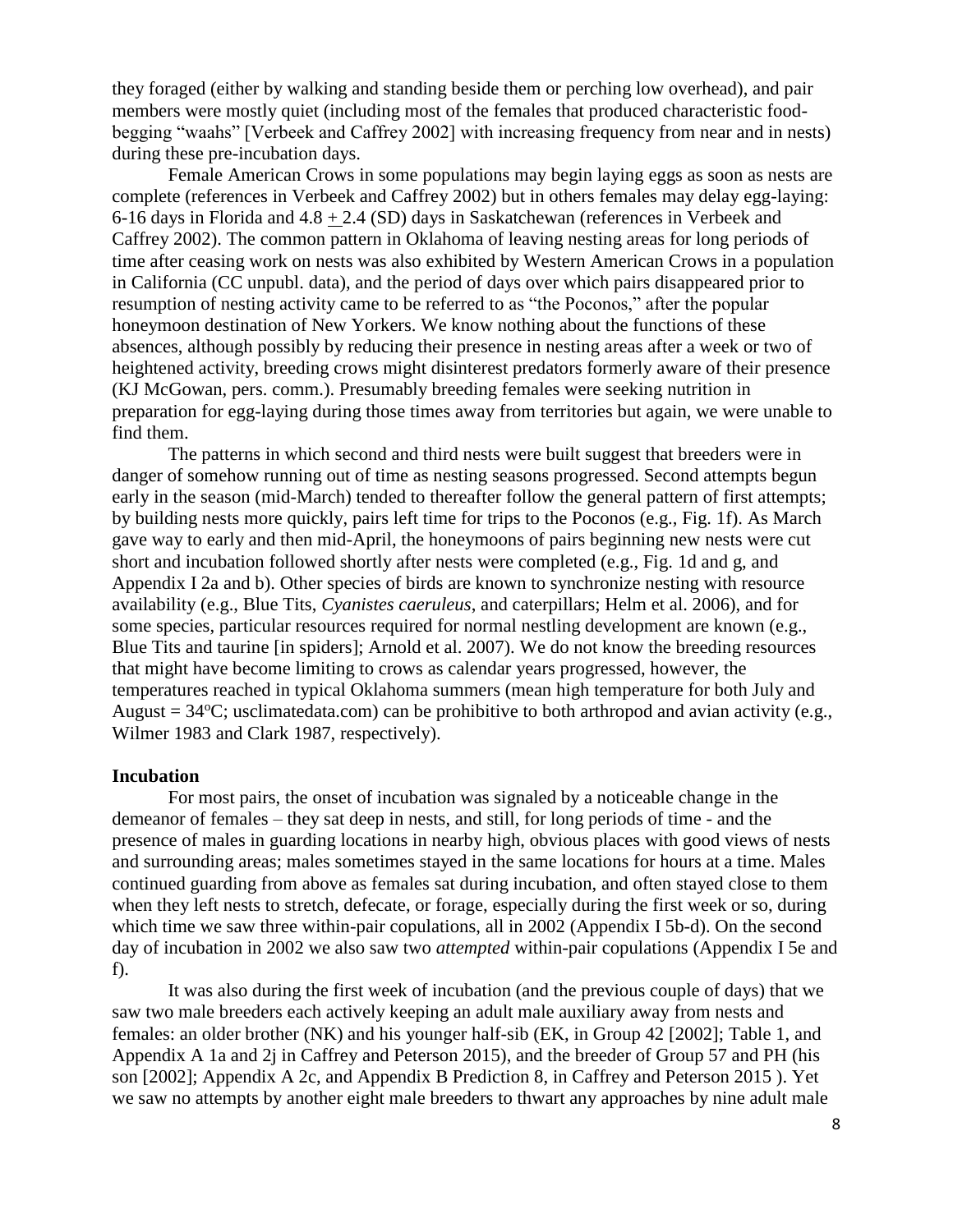auxiliaries (six immigrants, a younger brother, and two in a group with a replacement female) to either nests or females, and neither did we ever see any indication of paternity-seeking behavior by these nine auxiliaries (and yet, two of them [NX and KP] – in the same group [#333] in the two different years – both fathered young in those years; Appendix A 1b and Appendix B Predictions 8 and 12-15, in Caffrey and Peterson 2015).

The first two weeks of incubation for most groups were characterized by low levels of activity; females were mostly in nests (Fig. 2) and sat motionless for long periods while other group members mostly foraged and loafed. Females were visited at nests about once every three to four hours, mostly to be fed, and mostly by their mates. For auxiliaries that fed incubating females, the degree to which they were related to them did not influence the rate at which they fed them. Genetic relatedness to incubating females (or their mates) also did not influence the decision by auxiliaries to feed incubating females or not (during watches).

Whether visits involved feeding or not, incubating females were often completely accommodating to auxiliaries of either sex seeking peeks underneath and/or wanting to get in nests (once for almost two minutes [the whole time the female was gone] and once *with* the female). At one nest at which an (adult male) auxiliary arrived with a stick (during incubation) and began working it in, the female got up and onto the rim and waited until he finished and left before she settled back in. One female, a replacement for the social mother of a three-year old male (home for a brief visit after having moved out during the previous February [2001]), allowed him to land on the rim and hang out for about two minutes.

## **Extra-pair copulations**

Of the five extra-pair copulation attempts we witnessed, three were caught on videotape at Nest 29 in 2001 (Methods, and Appendix 1a in Caffrey and Peterson 2015), 13 and 14 days into incubation, in a total of 21.4 hours taped over three days (Days 13, 14, and 15 [we were unable to view this nest for the first 12 days of incubation]). The other two attempts were seen on Days 4 and 10 during totals of 12.78 and 7.18 hours of incubation watches at those nests, respectively. As above (Results), females were unreceptive to extra-pair males and fought back, in one case toppling out of the nest, flapping and holding onto the intruder with her feet; after disengaging and returning to the nest, he aggressed upon her again, and again her resistance caused the two of them to topple out. (Upon her return a second time, the male sat below her nest for about 10 seconds before flying off.)

#### **Concluding Remarks**

Female and male members of breeding pairs collaborated on the building of nests, making approximately equal numbers of trips per hour but differing slightly in their focus: female effort was biased in favor of attending to nest interiors, presumably related to the fact that they alone incubate eggs. We found no evidence that pair members were signaling to each other via their contributions: there were no predictable relationships between nest-building and nestling-feeding rates within seasons (residual trips-with-material and residual feeding rates (Caffrey et al. 2016b): all breeders, *r*=0.32; females, *r*=0.49; males, *r*=0.29 [all P>0.10]), and there were no differences for residual time-at-nest, total trips, and trips-with-material between pairs nesting for the first time  $(N=5)$  and those  $(N=8)$  wherein mates were experienced with each other (all breeders, females, and males, P>>0.10). The lack of support for sexually-selected signaling was not surprising. Crows are long-lived and many breed with the same mates over many years. The majority of study crow pairs in our population in 2001 and 2002 had lived at least the previous year together and had just recently survived the winter, together, when nest building got underway. As the current year's fitness interests of both sexes of breeders was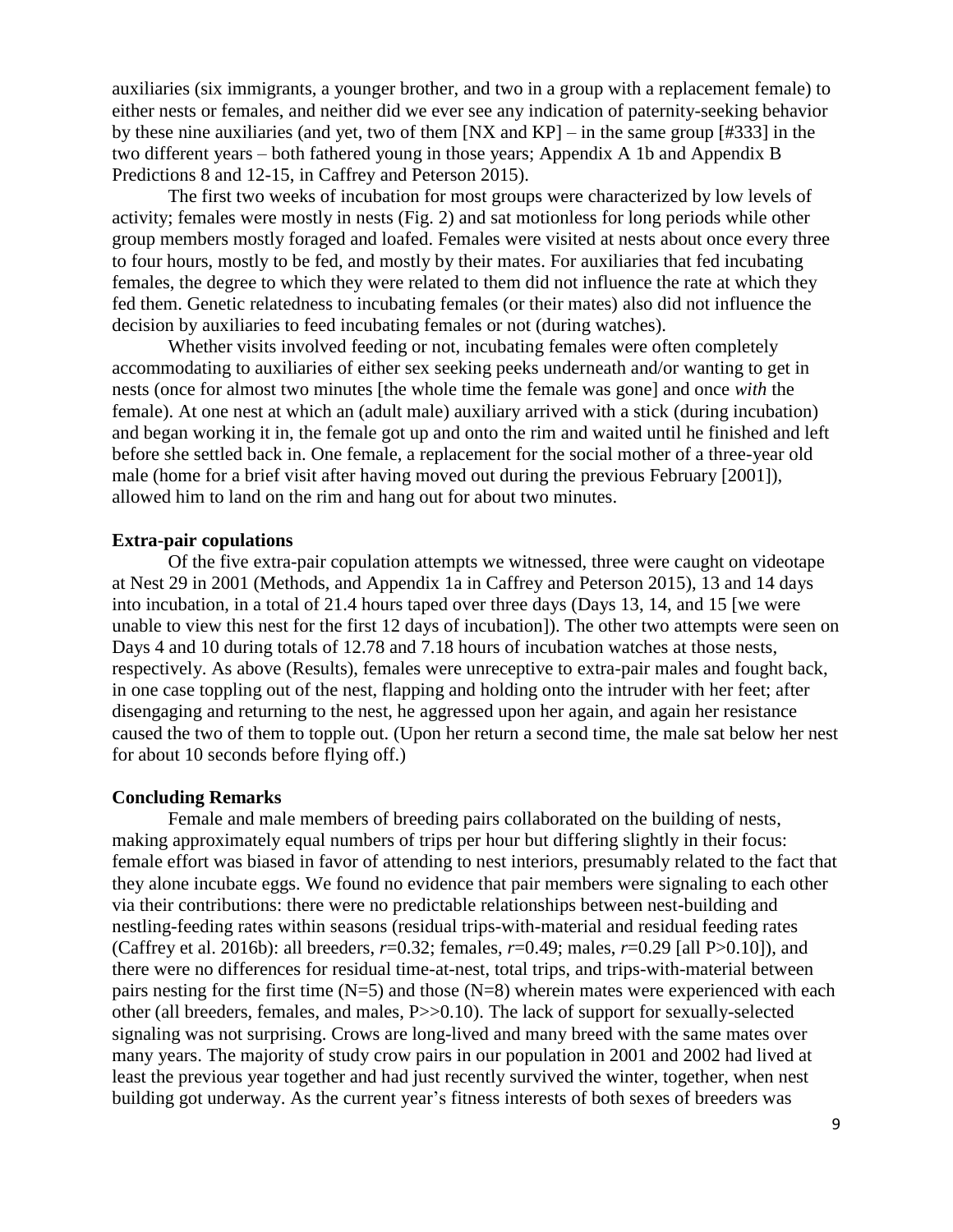presumably the same – to fledge an optimum number of healthy offspring - then, presumably, too, were their short-term interests: to efficiently build a structure capable of providing adequate warmth and protection for needy eggs and nestlings, and then to get on with subsequent stages of nesting.

As to the wide variation in, and lack of any demonstrable patterns to, contributions to nest building and incubation by auxiliary crows, this finding is itself becoming a pattern (Caffrey and Peterson 2015, Caffrey et al. 2016b).

## **ACKNOWLEDGMENTS**

This work was enabled by the contributions of many, and we sincerely thank, again, the people and organizations we acknowledge in Caffrey and Peterson 2015, including and especially, regarding the work here (in alphabetical order): J. Dickinson, R. Kimball, I.J. Lovette, S.C.R. Smith, L.M. Stenzler, A.K. Townsend, and R. van den Bussche. We are also extremely grateful to Denise M. Woods for Appendix II, Kevin McGowan for Poconos-related thinking, and a couple of anonymous reviewers of past drafts of this work.

This study was carried out in strict accordance with the recommendations in the Guidelines to the use of Wild Birds in Research of The Ornithological Council, and was approved by the Oklahoma State University IACUC (ACUP No: AS50713). Capture and marking of crows occurred under U.S. Department of Interior, U.S. Geological Society, Federal Bird Banding Permit #22165 (Caffrey). Our work was funded in part by grants from The Payne County Audubon Society, and generous assistance from J. and N. Wilhm, and E. and H. Caffrey.

## **LITERATURE CITED**

- Arnold, K. E., S. L. Ramsay, C. Donaldson, and A. Adam. 2007. Parental prey selection affects risk-taking behavior and spatial learning in avian offspring. Proceedings of the Royal Society B 274:2563-2569.
- Caffrey, C. 2002a. Catching crows. North American Bird Bander 26:137-145.
- Caffrey, C. 2002b. Marking crows. North American Bird Bander 26:146-150.
- Caffrey, C. 2002c. Marking nestling crows: an addendum. North American Bird Bander 27:12.
- Caffrey, C. and C. C. Peterson. 2015. Group composition and dynamics in American Crows: insights into an unusual cooperative breeder. Friesen Press. www.caroleecaffrey.com.
- Caffrey, C., C. C. Peterson, and T. W. Hackler. 2016. Nestling-care decisions by cooperativelybreeding American Crows. ACB. www.caroleecaffrey.com.
- Clark, L. 1987. Thermal constraints on foraging in adult European Starlings. Oecologia 71: 233- 238.
- Emlen, J. T. 1936. Age determination in the American Crow. Condor 38:99-102.
- Gill, S.A., and B.J.M. Stutchbury. 2005. Nest building is an indicator of parental quality in the monogamous neotropical Buff-breasted Wren (*Thryothorus leucotis*). Auk 122:1169- 1181.
- Helm, B., T. Piersma, and H. Van Der Jeugd. 2006. Sociable schedules; interplay between avian seasonal and social behavior. Animal Behaviour 72:245-262.
- Kalinowski, S. T., M. L. Taper, and T. C. Marshall. 2007. Revising how the computer program CERVUS accommodates genotyping error increases success in paternity assignment. Molecular Ecology 16:1099-1106.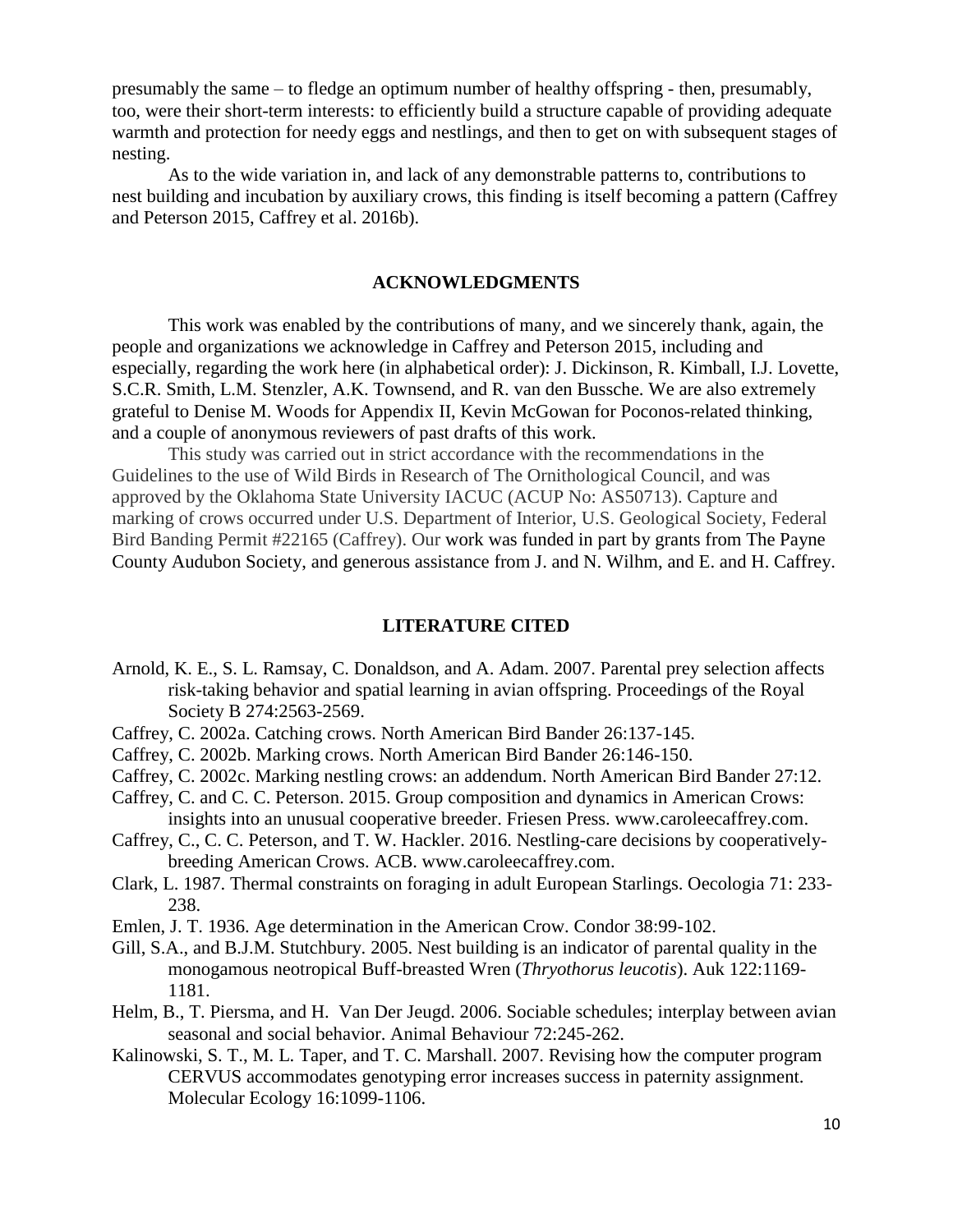Mainwaring, M.C., and I.R.Hartley. 2013. The energetic costs of nest building in birds. Avian Biology Research 6:12-17.

- Moreno, J. 2012. Avian nests and nest-building as signals. Avian Biology Research 5:238-251.
- Moreno, J., E. Lobato, S. González-Braojos, and R. Ruiz-de Castañeda. 2010. Nest construction costs affect nestling growth: a field experiment in a cavity-nesting passerine. Acta Ornithologica 45:139-145.
- Queller, D. C. and K. F. Goodnight. 1989. Estimating relatedness using genetic markers. Evolution 43:258-275.
- Soler, J.J., A.P. Møller, and M. Soler. 1998. Nest building, sexual selection and parental investment. Evolutionary Ecology 12:427-441.
- Verbeek, N. A. M., and C. Caffrey. 2002. American Crow (*Corvus brachyrhynchos*). The Birds of North America, Number 647.
- Willmer, P. G. 1983. Thermal constraints on activity patterns in nectar-feeding insects. Ecological Entomology 8: 455-469.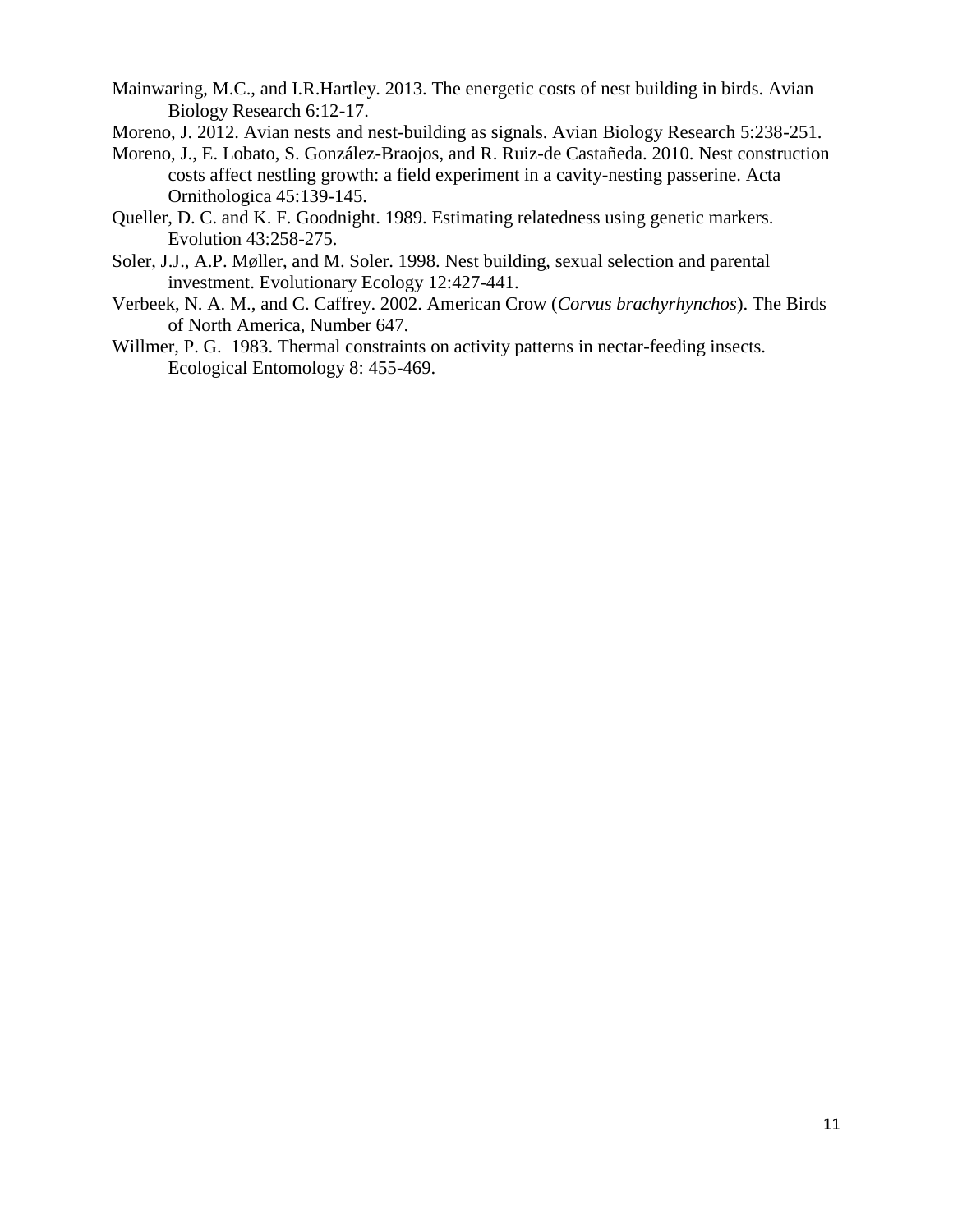Table 1. Composition of crow groups included in nest building (NB) and incubation (IN) analyses. Each numeral represents an individual by its age in years. Most auxiliaries had hatched in nests of one or both breeders. N (novice): known to be breeding for first time. R: breeder was replacement of social parent of at least one of auxiliaries in group. I: immigrant<sup>a</sup>. HS: half-sib of male breeder. YB: younger brother of male breeder. U: dispersal history (relative to group) uncertain<sup>b</sup>. um: unmarked.

| anceltani , uni. uninaricu. |                            |                |                |                                 |                    |              |
|-----------------------------|----------------------------|----------------|----------------|---------------------------------|--------------------|--------------|
|                             |                            | <b>Breeder</b> | <b>Breeder</b> | Male                            | Female             | Auxs sex     |
| Group                       | <b>Analysis</b>            | Male           | Female         | <b>Auxiliaries</b>              | <b>Auxiliaries</b> | unknown      |
| 2001                        |                            |                |                |                                 |                    |              |
| 4b                          | NB, IN                     | $\geq$ 3       | $\geq$ 5       | 2, 1                            | $\geq 2I$          |              |
| 7 <sub>b</sub>              | NB, IN                     | $\geq 6$       | $\geq 6$       | $\geq 4$ U, 2                   | 1, 1               | $\mathbf{1}$ |
| 12 <sub>b</sub>             | IN                         | $\geq$ 5       | $\geq 5$       | $\geq$ 2I, 1                    | $\mathbf{1}$       |              |
| 14a                         | $\mathop{\rm IN}\nolimits$ | $\geq 6$       | $\geq 6$       |                                 | $\overline{2}$     |              |
| 15a                         | NB, IN                     | $\geq$ 5R      | $\geq 5$       | 3, 1                            | 2U                 |              |
| 15 <sub>b</sub>             | ${\rm NB}$                 | $\geq$ 5R      | $\geq$ 5       | 3,1                             | 2U <sup>d</sup>    |              |
| 22b                         | IN                         | $\geq$ 4       | $\geq$ 5       | 2, 2                            |                    |              |
| 22c                         | $\ensuremath{\text{IN}}$   | $\geq 4$       | $\geq 5$       | 2, 2                            |                    |              |
| 27a                         | NB, IN                     | $\geq 4$       | $\geq 4$       | 2U, 1                           | 1, 1               |              |
| 28a                         | NB, IN                     | $\geq 5$       | $\geq 5$       | $\geq 3$                        |                    |              |
| 29a                         | NB, IN                     | $\geq 2$       | $\geq$ 4       |                                 | $\mathbf{1}$       |              |
| 32a                         | NB, IN                     | $\mathfrak{Z}$ | $\geq 2$       |                                 | 1U                 |              |
| 39a                         | IN                         | $\geq$ 4       | $\geq 2$       |                                 |                    |              |
| 42a                         | NB, IN                     | 3N             | $\geq 3$       | 1HS, 1HS                        | 1HS                |              |
| 43a                         | NB, IN                     | $\geq$ 2       | $\geq 2$       |                                 |                    |              |
| 45a                         | NB, IN                     | 3N             | $\geq$ 2       |                                 |                    |              |
| 333c                        | NB, IN                     | $\geq 6$       | $\geq$ 3R      | $\geq$ 4U, 2, 1, 1 3U, 3I, 2, 2 |                    |              |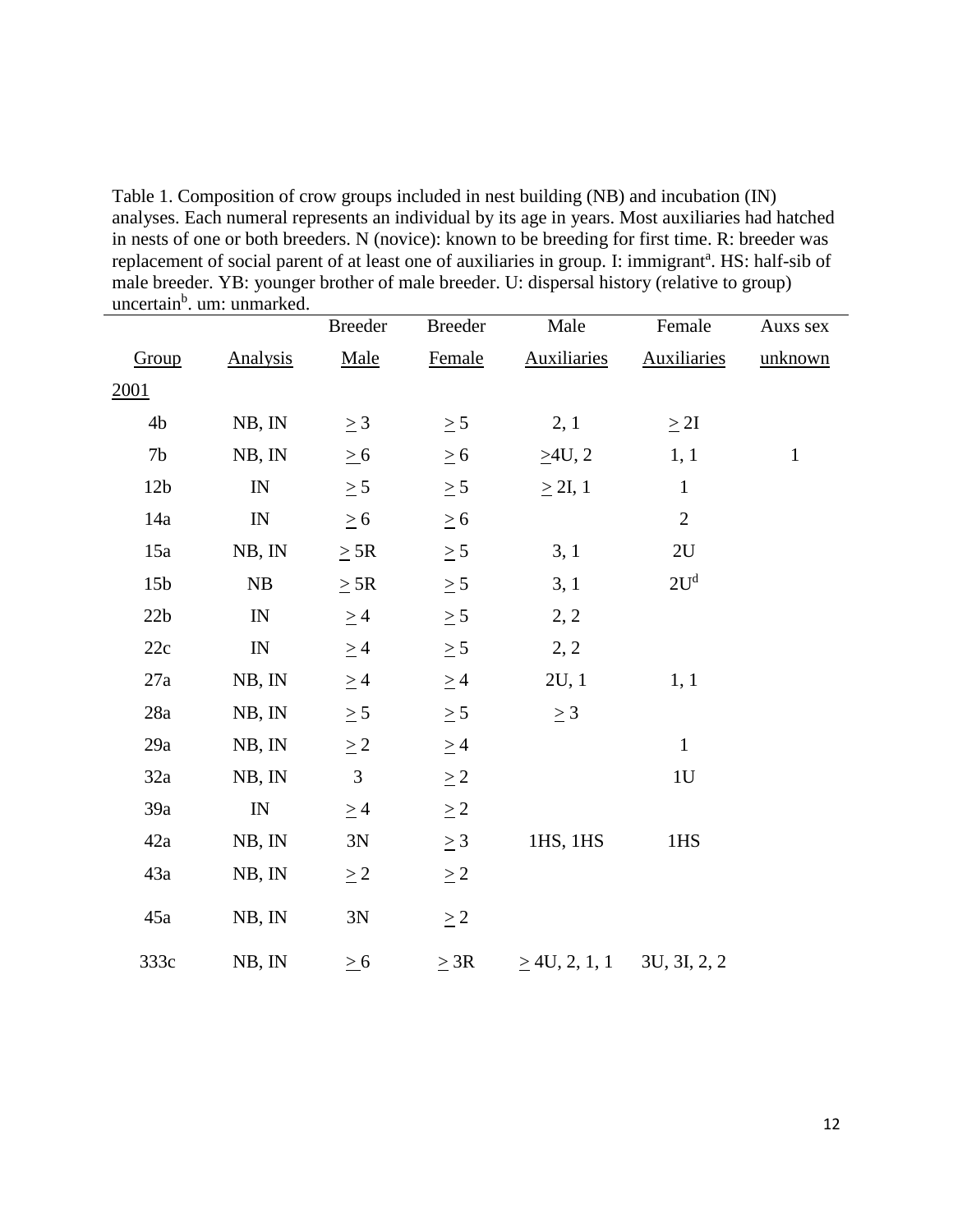| $\frac{200}{4}$  |                                 |                             |                |               |                |                |
|------------------|---------------------------------|-----------------------------|----------------|---------------|----------------|----------------|
| $4\mathrm{a}$    | ${\rm IN}$                      | $\geq 6$                    | $\geq 6$       | 3I            | $\mathbf 1$    | $1 \text{um}$  |
| 7 <sub>b</sub>   | NB, IN                          | $\geq7$                     | $\geq$ 7       | 3             | $\mathbf{2}$   | $\overline{2}$ |
| 10 <sub>b</sub>  | NB, IN                          | $\geq 6$                    | $\geq 6$       | $4\mathrm{I}$ |                |                |
| 14a              | NB, IN                          | $\geq 7$                    | $\geq 7$       | $\mathbf{1}$  | $\mathfrak{Z}$ |                |
| 19a              | NB, IN                          | $\geq 7$                    | $\geq 7$       | 3I            | 3, 2           |                |
| $27\mathrm{a}$   | NB, IN                          | $\geq 5$                    | $\geq 5$       | 3U, 1         | 3I, 2, 1       |                |
| 32a              | NB, IN                          | $\overline{4}$              | $\geq 3$       |               |                |                |
| 33 <sub>b</sub>  | $\mathbb{I}\mathcal{N}$         | $\boldsymbol{7}$            | $\geq 6$       | 4YB           | $\mathbf{2}$   | $1 \text{um}$  |
| 39 <sub>b</sub>  | $\mathbb{I}\mathcal{N}$         | $\geq 5$                    | $\geq 3$       | 3I            | $\mathbf{1}$   |                |
| 40 <sub>b</sub>  | $\ensuremath{\text{IN}}$        | $\geq 3$                    | 4N             |               |                |                |
| 42a              | NB, IN                          | $\overline{4}$              | $\geq 4$       | 2HS, 1        |                |                |
| 45a              | $\mathbb{I}\mathcal{N}$         | $\overline{4}$              | $\geq 3$       | $\,1\,$       |                |                |
| 55b              | NB, IN                          | $\geq 5$                    | $\overline{4}$ | 2, 2          |                |                |
| 56a              | ${\rm NB}$                      | $\ensuremath{\mathfrak{Z}}$ | $\geq 2$       |               |                |                |
| 57a              | $\mathbb{I}\mathcal{N}$         | $\geq 7$                    | $\geq 2R$      | $\geq 5$ U    |                |                |
| 66a              | $\ensuremath{\text{IN}}$        | $\geq$ 2                    | $\geq 5$       |               |                |                |
| 92a              | $\mathbb{I}\mathcal{N}$         | $\geq 6$                    | $\geq 5$       |               |                |                |
| 115a             | $\ensuremath{\text{IN}}\xspace$ | $\geq 6R$                   | $\geq 6$       | 2, 1U         | 3U, 1U         |                |
| 115 <sub>b</sub> | ${\rm IN}$                      | $\geq 6R$                   | $\geq 6$       | $\sqrt{2}$    | 3U, 1U         |                |
| 333a             | NB, IN                          | $\geq 7$                    | $\geq$ 4       | 3, 2, 1       | $\mathbf{1}$   |                |

2002

<sup>a</sup>We characterize an individual as an "immigrant" if it had moved into a study group from elsewhere. We include an unmarked adult individual who moved into Group 10 in 2000; this individual could have been returning to its natal territory, but we think this is unlikely. $\degree$ 

<sup>b</sup>We characterize an individual as being of "uncertain" relationship to breeders if it was caught as a resident independent flyer in the territory of one or both of them.

<sup>c</sup>We think we caught this individual the following year. If so, she was not related to the breeders of Group 10.

<sup>d</sup>This individual (FX; Appendix A 2b in Caffrey and Peterson 2015) left the group (temporarily) shortly after the onset of incubation.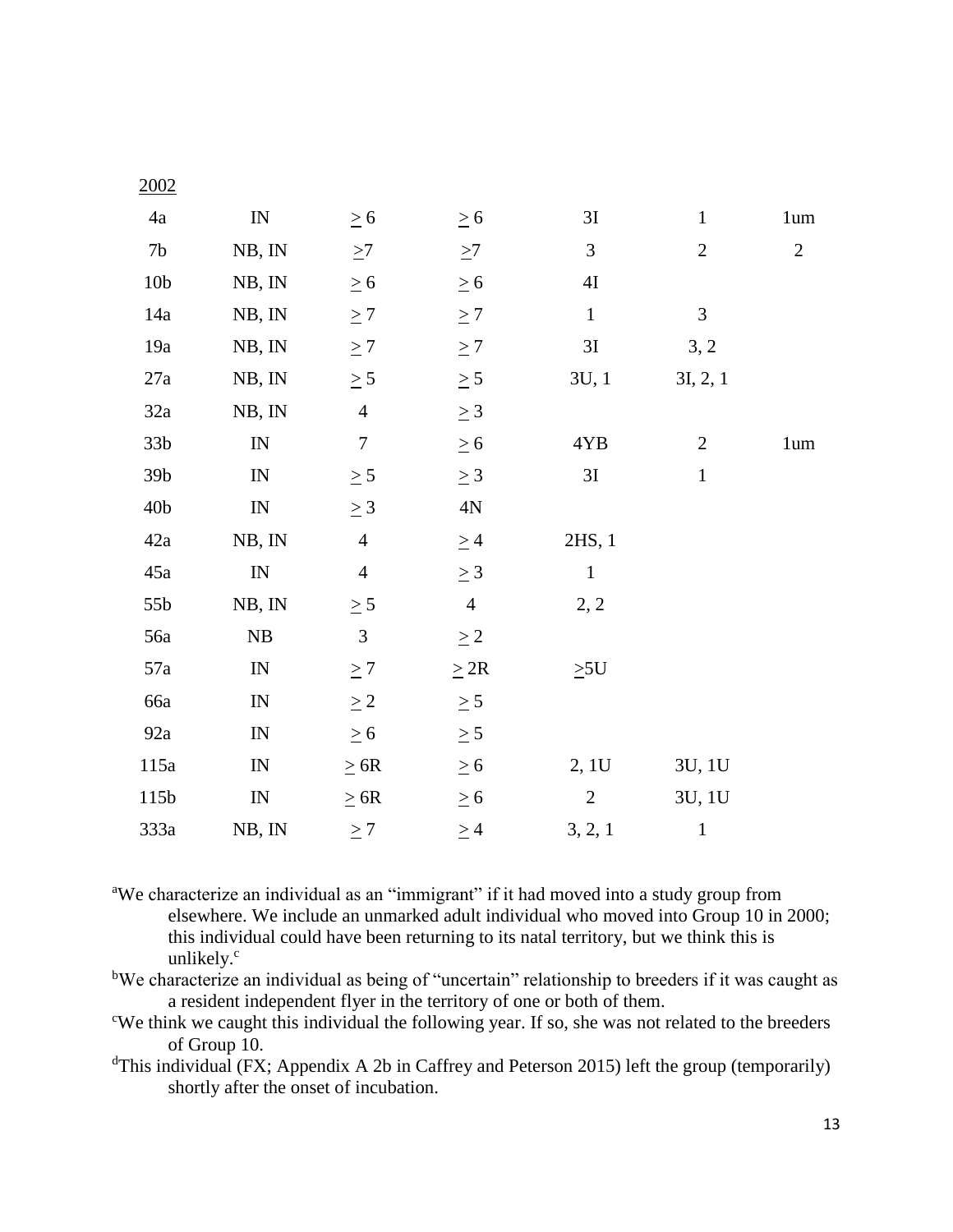## **Figure Captions**

FIG. 1. Trips to nests per hr by breeding and auxiliary crows during nest building in 2001 and 2002. Unfilled symbols are first-attempt data; filled are those of second and third attempts. Some data are displaced laterally for clarity. (a) Total trips to nests/hr. Dashed curve is best-fit quadratic for first attempts; solid is that for subsequent attempts. (b) Trips/hr in which sticks or lining material carried to nests. (c) A common pattern: crows began nests 14-17 days prior to incubation and took 7-10 days to build them. Shown are data from the first (successful) attempt of Group 42 (Appendix A 1a in Caffrey and Peterson 2015) in 2001. Visits by male breeder's three younger half-siblings: sister didn't contribute material but got in and arranged sticks, one brother briefly inspected from rim, one brother made two trips with material, got in and worked into nest. During the five days prior to the start of incubation, group members sometimes seen but rarely in nest area. (d) First and second attempt data; second attempt late in season (second week of April, after an abandoned first attempt wherein incubation had begun; Appendix I 2b). Visits to nest by nonbreeders 14 and 11 days prior to onset of incubation made by males from a neighboring group (Appendix A 2d in Caffrey and Peterson 2015). Two separate watches done on Day 11. Three nonbreeders (two males) at nest on day 9 were auxiliaries. Second nest completed in about four days. (e) The pair (#19) and adult immigrant male auxiliary (GN; Appendix A 2g in Caffrey and Peterson 2015) were found working on a nest 21 days prior to the start of incubation; within a week they were done. During the following week, group members (=5) were sometimes observed foraging and loafing in various areas of their territory, including near the nest tree, but sometimes could not be found, and were never observed at the nest. During the subsequent week, the male breeder and GN were each seen to briefly visit the nest once; the female breeder made infrequent brief visits, sometimes getting in. During the last pre-incubation watch for this group (=90 min in late afternoon), the female made only one visit to the rim and the male was not observed at the nest. (f) Second attempt but still early in the season (mid-March). Nest completed in about six days. During subsequent week, pair and two male auxiliaries (Group 55; Appendix A 1b in Caffrey and Peterson 2015) sometimes near, at, and in nest, and sometimes gone from territory. (g) Group 57 in 2002 (Appendix A 2c in Caffrey and Peterson 2015): third attempt of male breeder and likely first of his replacement mate, first week of April. This unclassifiable group was not included in nest-building analyses.

FIG. 2. Time spent at nests during nest building and incubation by breeding crows in 2001 and 2002; sex and status symbols as in Fig. 1. Prior to incubation (to the left of zero on horizontal axis), unfilled symbols are first nesting-attempt data; filled are those of second and third attempts (cross-hatched are those of Group 57 in 2002; Fig. 1g, Appendix I 2a, and Appendix 2c in Caffrey and Peterson 2015). Data for all attempts (first and subsequent) pooled to right of zero on X axis (during incubation). Curve is best-fit quadratic.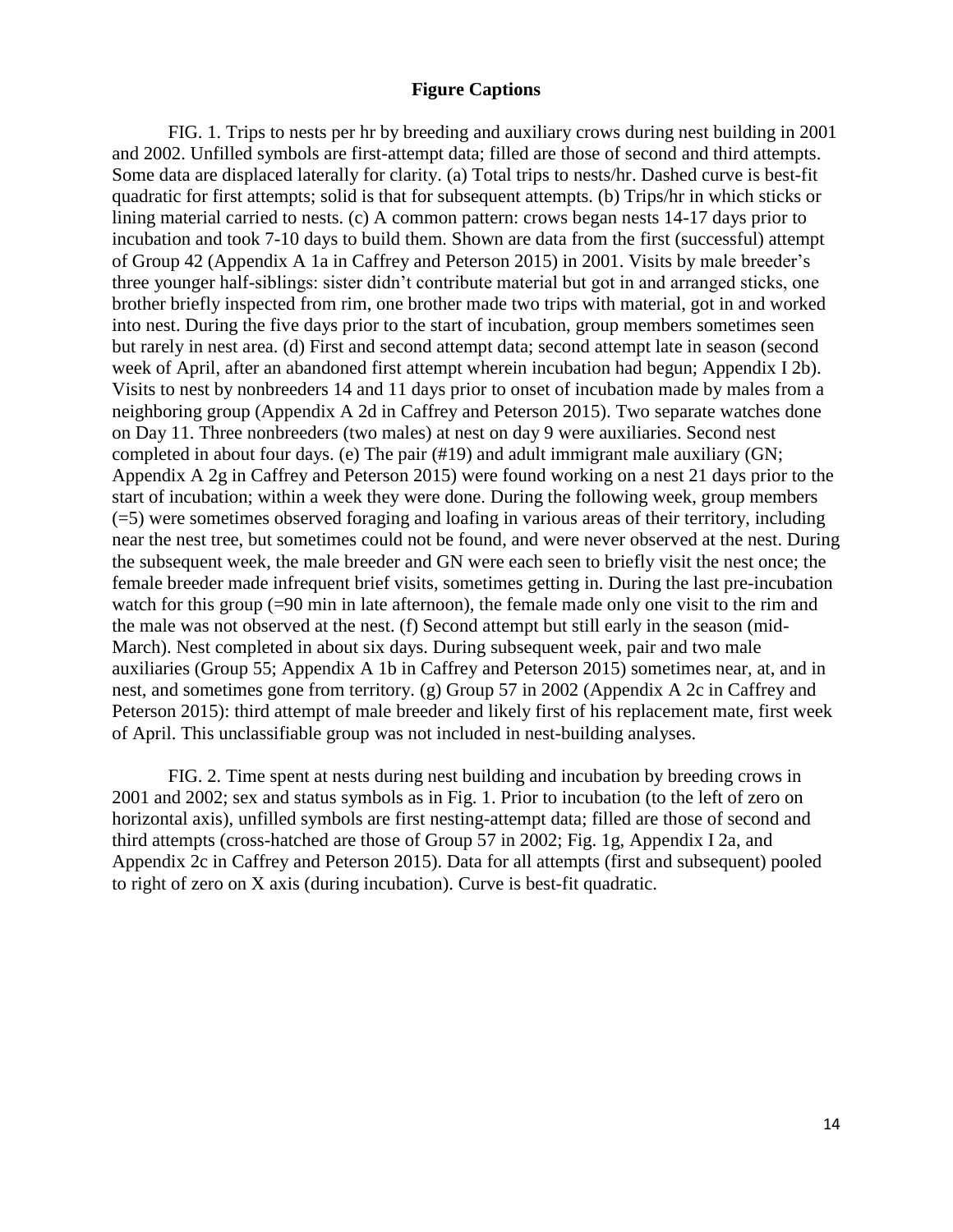

Figure 1a and b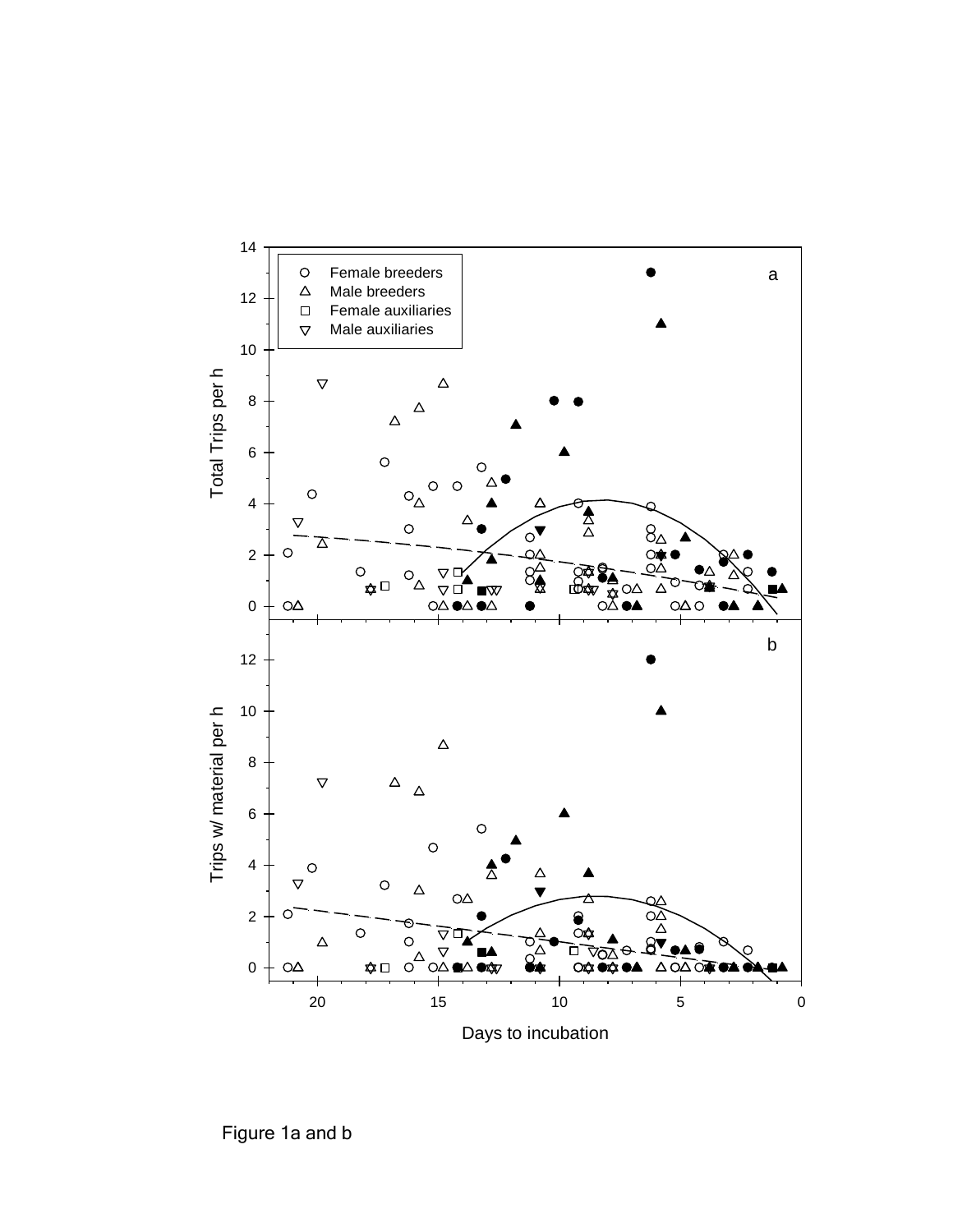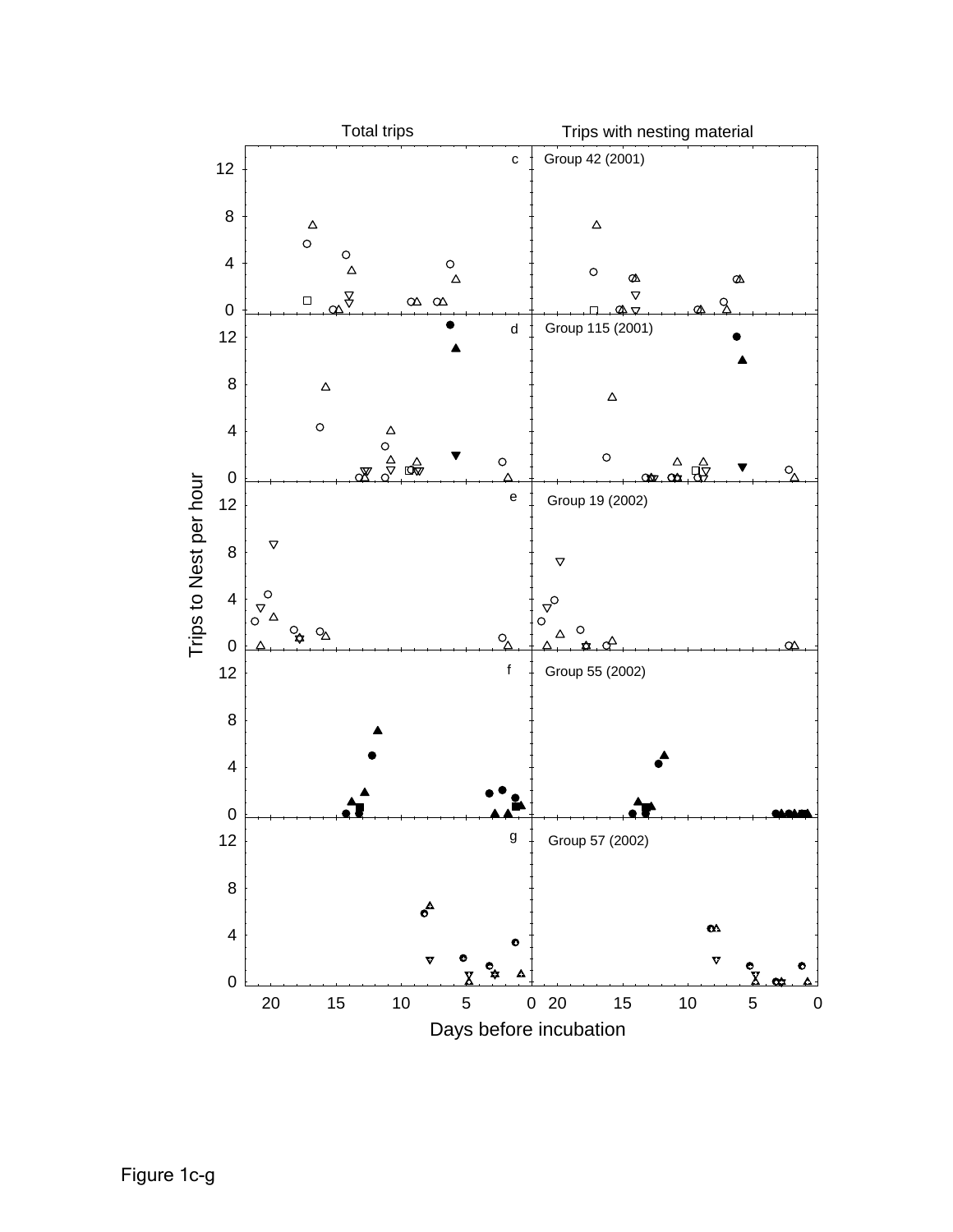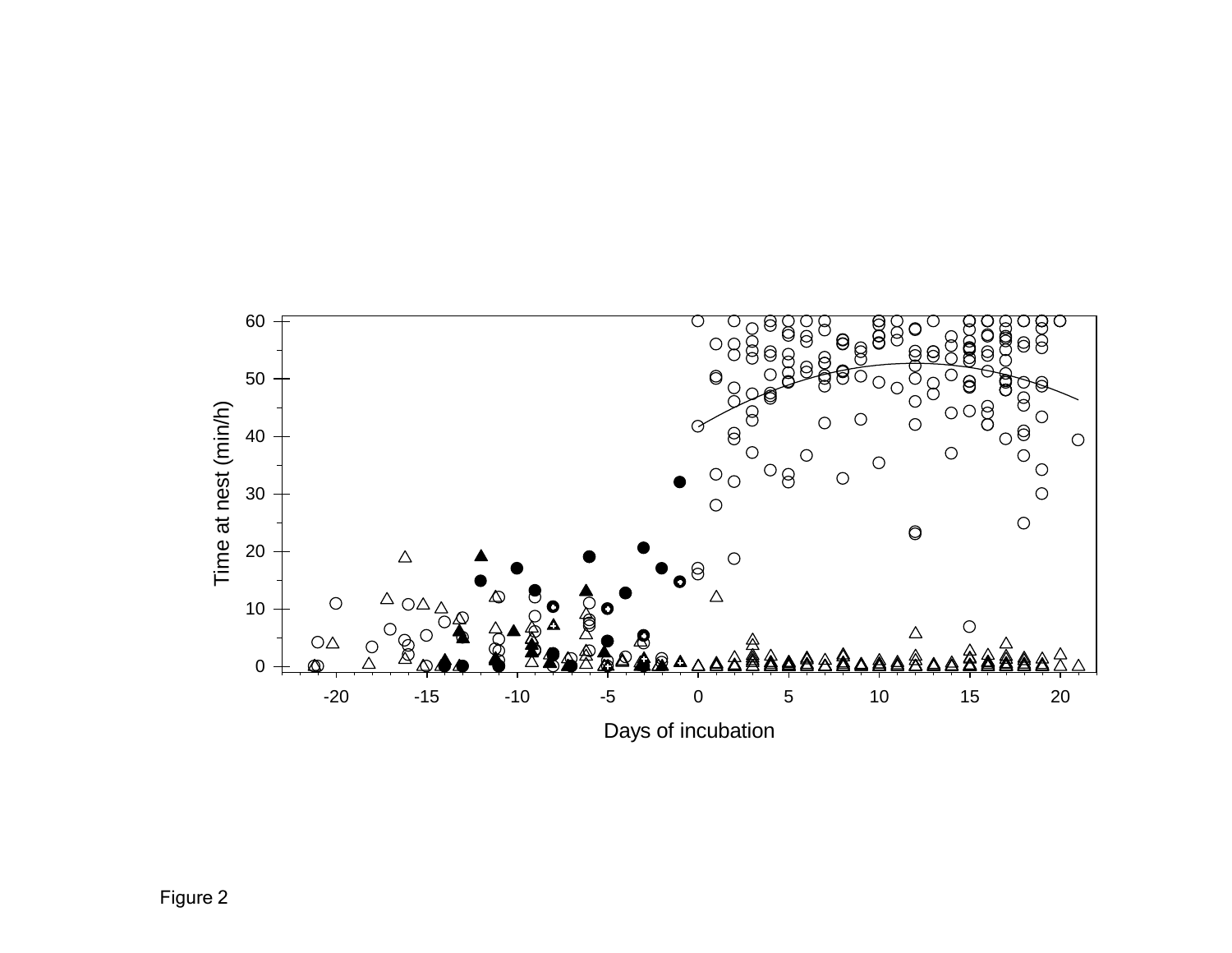## **APPENDIX I**. Details.

1. Individuals known to be breeding for their first time

a. 2001, Group 42 (Table 1): A 3-year old male who usurped his natal territory (NK); his halfsister remained in the group until eggs hatched and two half-brothers remained and contributed to the feeding of nestlings (Appendix A 1a in Caffrey and Peterson 2015).

b. 2001, Group 45 (Table 1): A 3-year old male (HE, Appendix A 2e in Caffrey and Peterson 2015) who budded a territory off from the group into which he had immigrated. He bred with a female of unknown origin and unrelated to local group members.

c. 2002, Group 40 (Table 1): A 4-year old female (TF; Appendix A 2i in Caffrey and Peterson 2015) who budded a territory off from the group with which she had been caught (late in her first year; she was the daughter of the female breeder but *not* the male). She bred with a male of unknown origin that had immigrated into her group, as an adult, the previous year.

## 2. Nest Building Notes

a. Pair 57 (2002) - a new pair, formed late in the season (end of March) after the death of the male's previous (and long-time) mate (killed while incubating eggs in a *second* nest [Appendix A 2c in Caffrey and Peterson 2015]) – completed their nest in about five days (although the female added to the nest lining the day before she began incubation) and were intermittently present during checks of their nest area and territory for the following three days until incubation began (Fig. 1g).

b. Pair 115, in 2001, worked intermittently on their first-attempt nest over at least 16 days (Fig. 1d), during which they were also sometimes observed seemingly casually foraging in their territory (often with other group members) or sometimes could not be found, sometimes for halfdays at a time (more than once we wondered if this nest had been abandoned). (Group 115's pattern of absences *during* nest building was unusual for our population.) The female began incubation two days after a watch during which she brought to the nest and worked in a stick, and then abandoned the attempt after 12 days in response to human disturbance (municipal treetrimmers in surrounding and immediate areas for two days). By three days later their second attempt was underway and the following day at 0640 CST, one of us (CC) watched for one hour as the pair made 25 trips to the nest; 23 of them with nesting material (Fig. 1a, b, and d). They ceased working on the nest by two days later, then avoided the nest area and seemingly casually hung around with other group members in regularly-frequented areas of their territory for two days, after which they were sporadically seen near, at, and in the nest for another two days before the female began incubating eggs.

c. Extra-pair individuals that got into nests appeared to enjoy moving around and repositioning themselves, sometimes adjusting nesting material. In one case, an adult male auxiliary (OM; Appendix A 1b in Caffrey and Peterson 2015) was observed shaking and ruffling up his wings while in sitting in a nest. In field notes (CC): "He looks as if he's getting a buzz from it!" d. Sometimes auxiliaries got in nests when alone and sometimes when breeders were present. An example of the latter: a yearling female auxiliary landed on the nest rim while her social halfbrother (the breeder) was working on it from inside; she quietly vocalized, and then got in as he got out and onto the rim. He stayed for one minute and left as she sat, repositioned herself a few times, and played a bit with some sticks near the rim for two more minutes before leaving.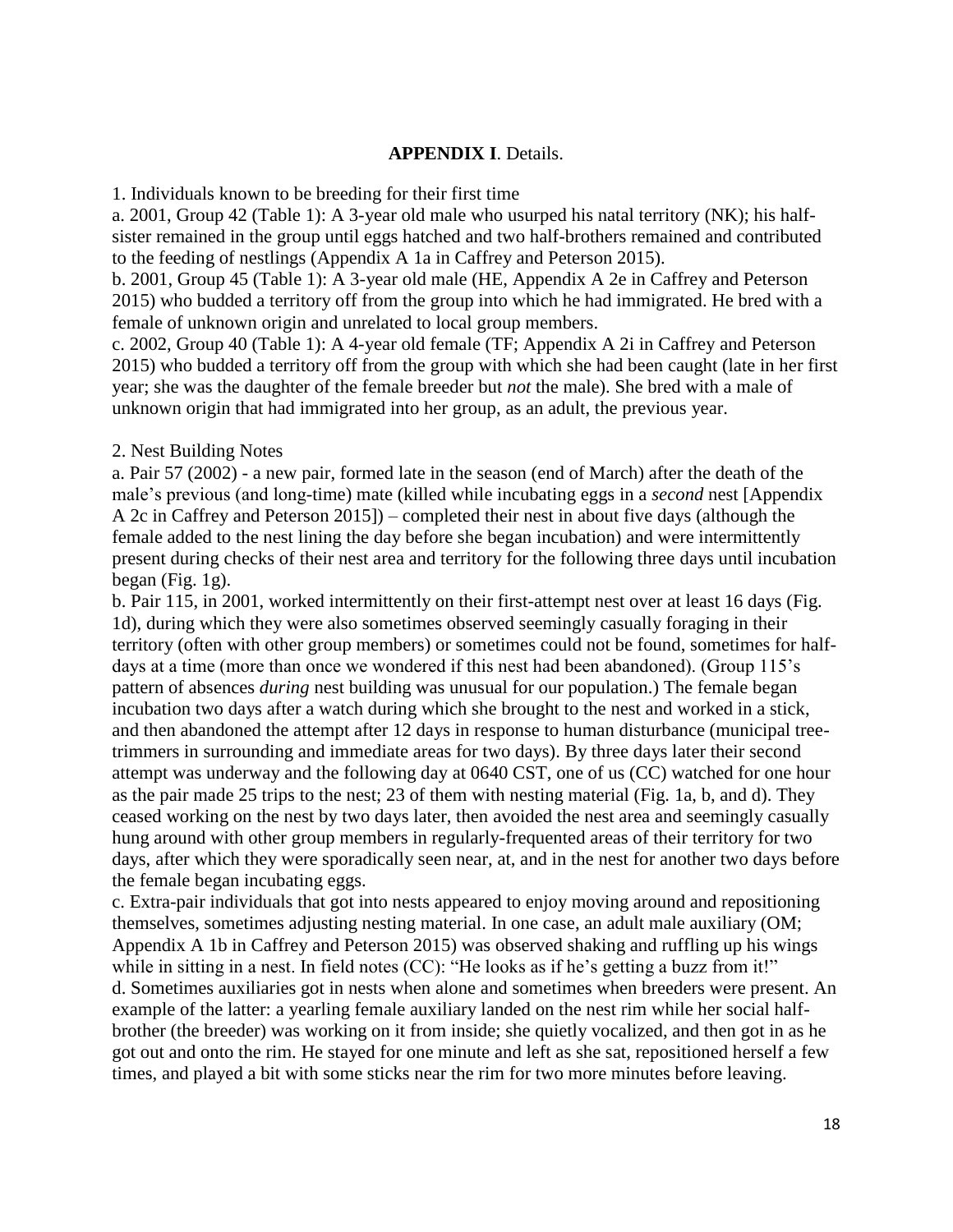## 3. Auxiliary nests

It was not uncommon for auxiliaries to begin, work on, and in some cases, complete nests separate from those of breeding pairs. In 2001 and 2002, we knew of five such nests, those of: a. KP (Appendix A 1b in Caffrey and Peterson 2015).

b. TM in both years (and 2000); Appendix A 2d in Caffrey and Peterson 2015.

c. FX (Appendix A 2b in Caffrey and Peterson 2015).

d. RA and EK: Early in the nesting season of 2002 (mid February), RA (Group 7, Appendix A 2c in Caffrey and Peterson 2015) and EK (Group 42, Appendix A 1a and 2j in Caffrey and Peterson 2015) were seen together a couple of times in a relatively unused (by crows) area in an overlap zone between Groups 42 and 10 (Fig. 1 in Caffrey and Peterson 2015; boundaries slightly different in 2002); shortly thereafter and although both were "pre-hatch" auxiliaries (Caffrey and Peterson 2015) in their respective groups, they also began, intermittently worked on (over about a week), and ultimately abandoned a nest in this area. The incipient nest had appeared "sloppy" to us, and all evidence of it surprisingly disappeared within days of RA and EK not being seen in its area anymore.

## 4. Incubation Notes

a. Auxiliaries that fed females included yearling and older females and males; these individuals fed their social mothers ( $N = 15$ ), their genetic mothers ( $N = 2$  "Uncertain"s; one individual in both years [FX; Appendix A 2b in Caffrey and Peterson 2015]), their older half-brother's mate  $(N = 2)$ , and female breeders of groups into which they immigrated  $(N = 3$ ; all adult males). One adult male auxiliary (NX) fed a replacement for the female breeder in the group (#333) in which his relationship to breeders had been uncertain (and with whom he fathered two of the four fledglings from this nest; Appendix A 1b, and Appendix B Predictions 8 and 12-15, in Caffrey and Peterson 2015), and one yearling was unmarked and so its relationship with the female breeder was unknown.

b. Auxiliaries not observed to feed incubating females included yearling and older females and males; these individuals did not feed their social mothers ( $N = 21$ ), their genetic mothers ( $N = 3$ ) "Uncertain"s; Caffrey and Peterson 2015), their older half-brother's mate (a yearling female and an adult male; the latter was denied access to the incubating female [EK in 2002; above, and Appendix A 2j in Caffrey and Peterson 2015]), females that had replaced their social mothers (N  $= 4$ ; two adult females and two adult males), the female that had replaced his mother (he was denied access to her [PH; above, and Appendix A 2c in Caffrey and Peterson 2015]), the female breeder in the group when one "Uncertain" was caught (a female for whom we lacked DNA), his older brother's mate, the mates of males that adult male auxiliaries used to live with  $(n = 2)$ , and female breeders of groups into which they immigrated ( $N = 5$ ; three adult females and two adult males).

# 5. Copulation Notes

a. Four days before she began incubation, as she landed on a branch together with her mate, the female lowered her head, spread her wings, and quivered her tail in a precopulatory display (Verbeek and Caffrey 2002) before her mate mounted her. Afterward, they sat together for at least 11 minutes, and during the first one, the female repeatedly (every 5-8 sec) slightly raised and lowered her wings.

b. The female got onto the rim at her mate's arrival at 1549 CST on Day 3 of incubation.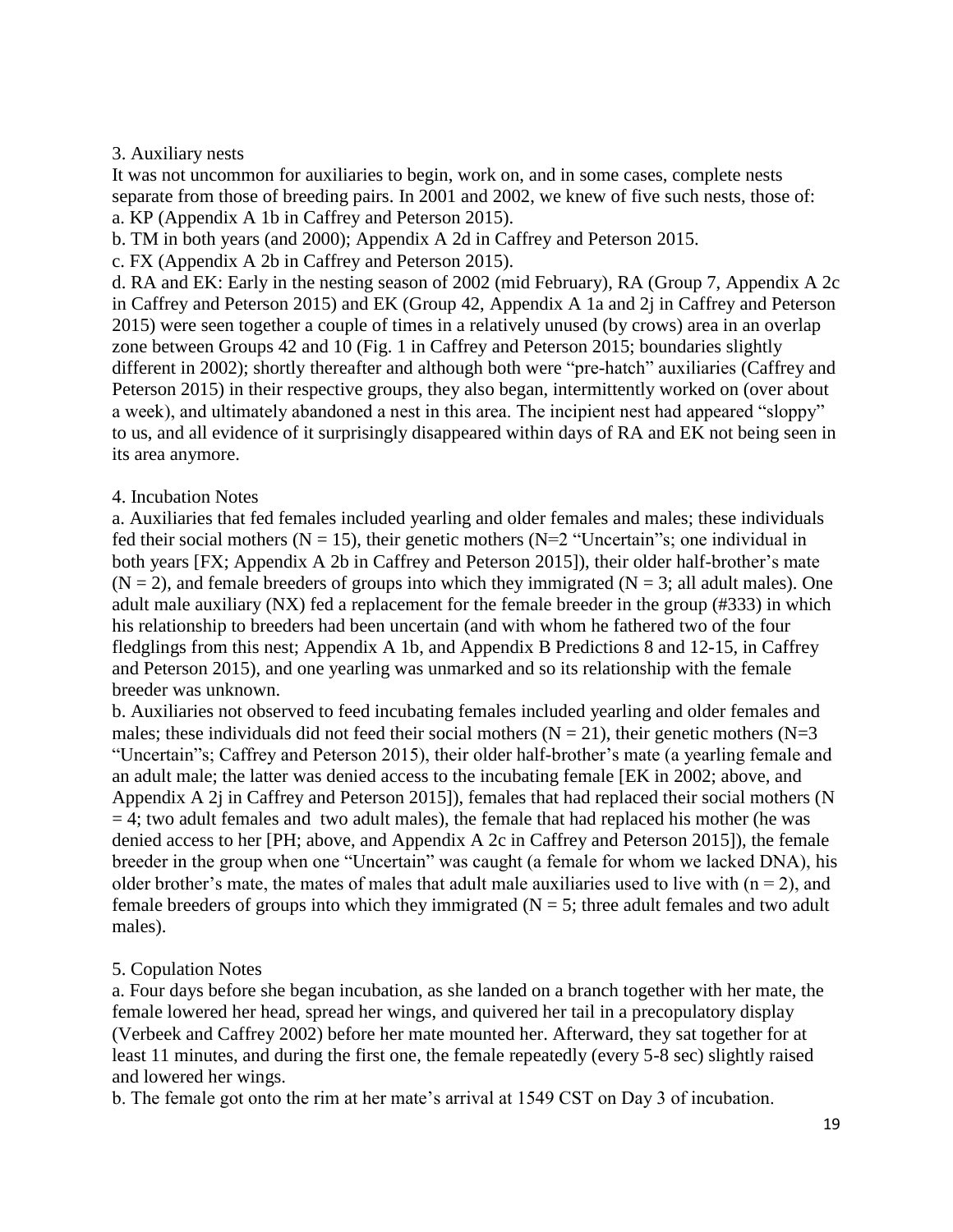c. The female stayed in the nest at 943 CST on Day 6.

d. The same female (c) flew to a nearby branch to join her mate at 1427 CST on Day 7. e. At one point during a watch the male (NK; Appendix A 1a in Caffrey and Peterson 2015) arrived at the nest and the female (YL) raised up from inside, and as NK mounted her, the adult male auxiliary (EK; Appendix A 2j in Caffrey and Peterson 2015) flew in and landed on a branch right above them. NK dismounted to chase EK.

f. Later during the same watch (e), NK arrived - to copulate with YL - at the same time as did the one-year old male auxiliary (having just filled his esophageal pouch with food and water, presumably intended for the female; his mother); NK mounted YL and was flapping vigorously to maintain balance when the one-year old hopped on his back. With the one-year old on top and flapping as well, EK arrived and attempted to slide underneath NK, at which point YL broke loose from the crowd. All four of them then briefly sat together beside the nest, until NK displaced EK to a branch nearby and YL got back in.

## 6. Territorial Behavior

Once pairs of crows selected nest trees and began working on nests, and for much of the rest of the year, defense of territories by most groups consisted of seemingly casual acknowledgment of sometimes seemingly sloppy and sometimes distinct boundaries established previously; group members occasionally called from territory peripheries, and chased most extra-group crows that ventured too close to active nesting areas, but also sometimes joined with neighbors to harass predators or intruders (the latter especially during winter months of pecan fruiting).